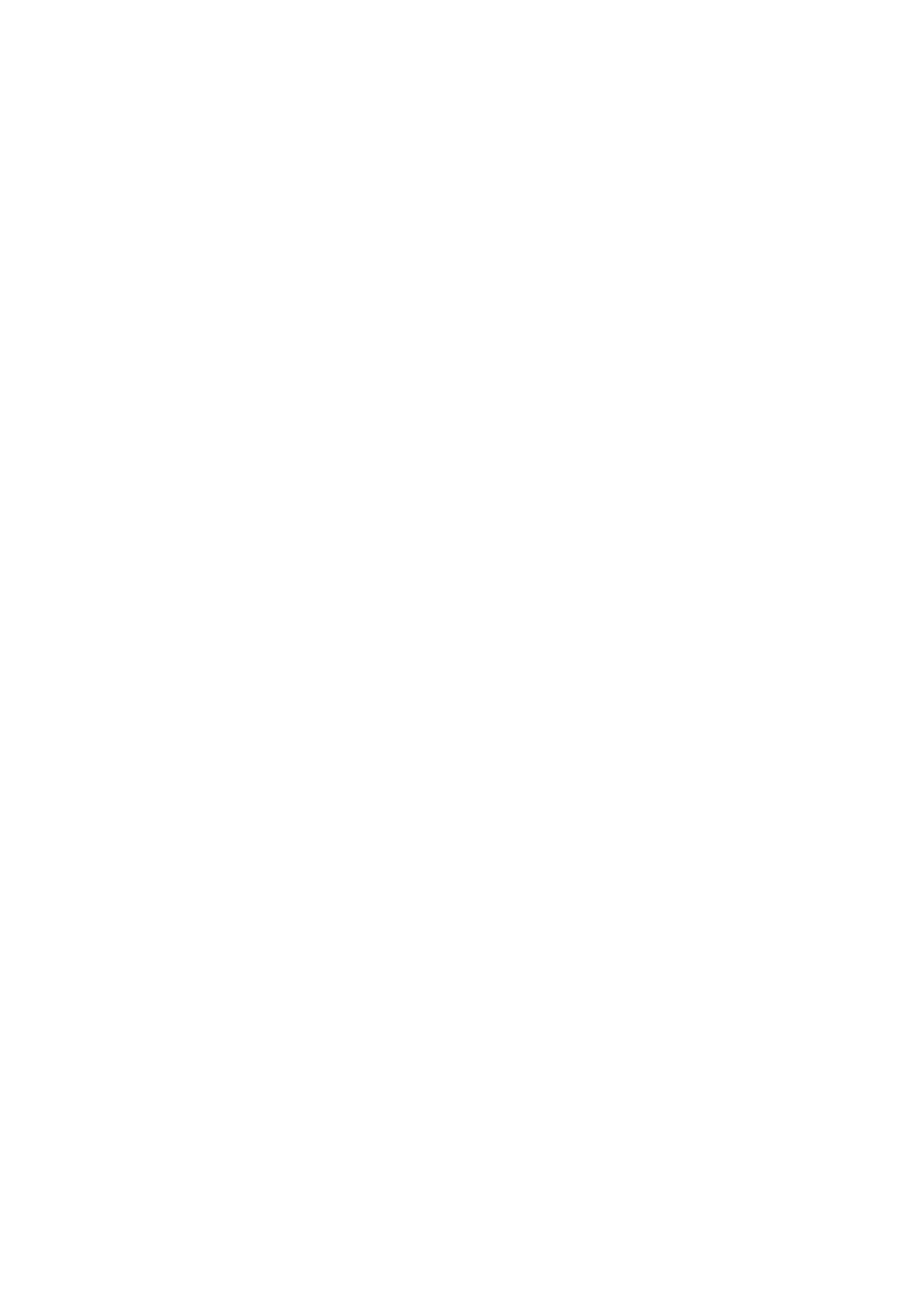# **CONTENTS**

# Page

| $\bf{L}$ |    |
|----------|----|
| П.       | 13 |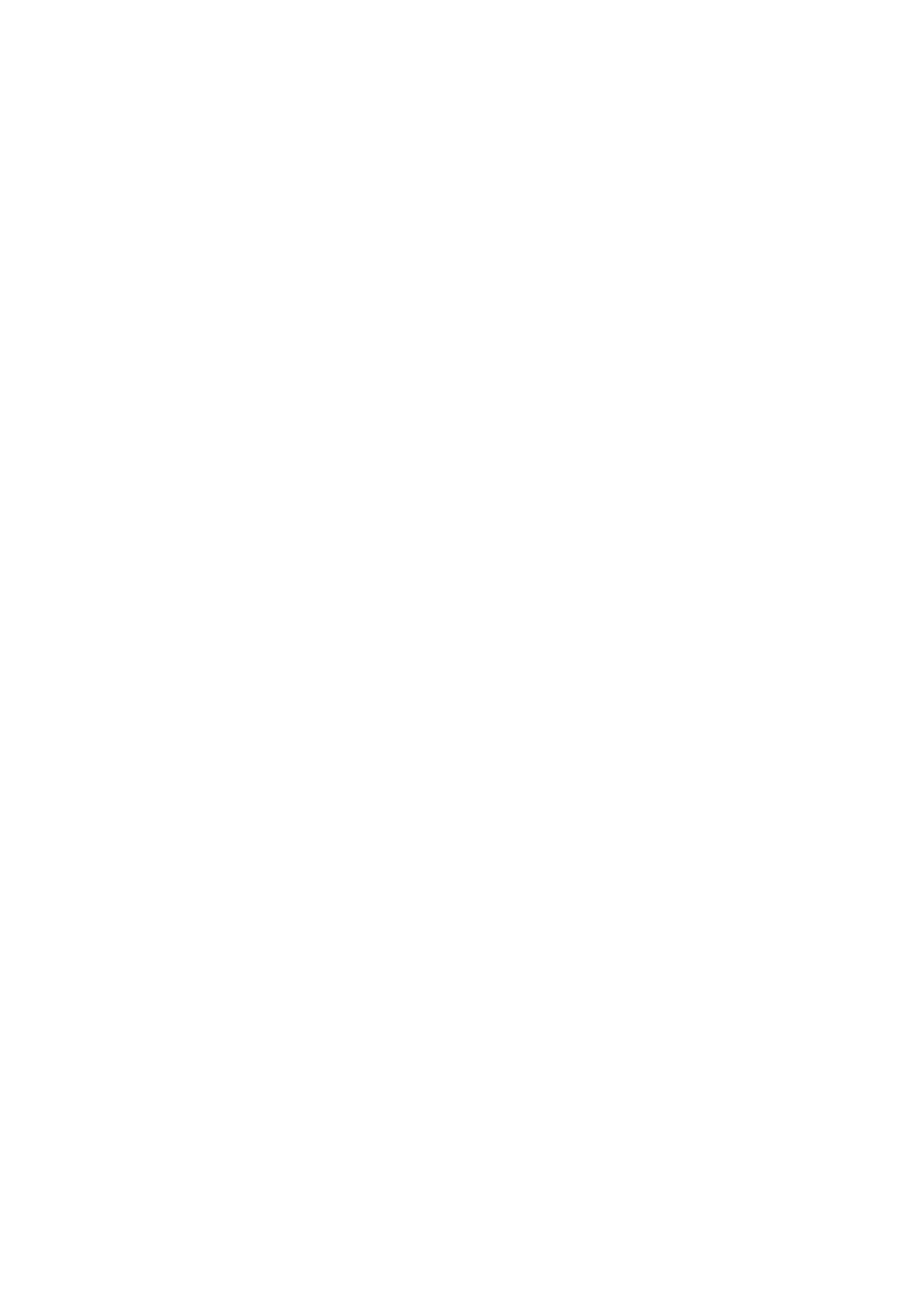## **Statement by Renate KICKER, Head of delegation, at the meeting with the State and Entity authorities in Sarajevo on 30 March 2007, at the end of the third visit to Bosnia and Herzegovina by the European Committee for the Prevention of Torture and Inhuman or Degrading Treatment or Punishment (CPT)**

Ladies and Gentlemen,

We have come to the end of the second periodic visit of the CPT to Bosnia and Herzegovina. The visit has provided an opportunity to assess progress made since the first periodic visit in April/May 2003 and the ad hoc visit in December 2004. During the visit, the CPT's delegation examined the conditions of detention and treatment of persons in a number of prisons. The delegation also paid particular attention to the situation of forensic psychiatric patients, and looked into the treatment of patients at a psychiatric hospital and of residents in two social care homes. It also visited a number of police establishments with a view to examining the conditions of detention and the safeguards in place (see Appendix for list of establishments visited).

## **Co-operation**

The degree of co-operation received during the visit from the authorities of Bosnia and Herzegovina was very good at all levels. The delegation noted that, in general, information about a possible visit by the CPT, and of the Committee's mandate and powers, had been provided to places used for holding persons deprived of their liberty; consequently, the delegation had rapid access to the establishments it wished to visit, to the documentation it wanted to consult and to individuals with whom it wished to speak.

However, let me stress that co-operation also entails making concerted efforts to comply with the recommendations made by the CPT following its previous visits. In this respect, the delegation was concerned to find that no fundamental measures had been taken to improve the situation in the prisons visited or as regards forensic psychiatric patients. This clear lack of co-operation means that, if there is no prompt reaction by the authorities, the Committee may have no other choice than to consider initiating the procedure for making a public statement under Article 10, paragraph 2, of the European Convention for the Prevention of Torture and Inhuman or Degrading Treatment or Punishment.

#### **Police establishments**

In the course of the visit, the delegation received a considerable number of allegations of physical ill-treatment by the police; the allegations mostly concerned kicks and punches to various parts of the body as well as blows with batons.

The majority of the allegations concerned the time when suspects were being questioned by crime inspectors in their offices, sometimes for prolonged periods, prior to being placed in holding cells. For example, two persons alleged that, over the course of 48 hours, they were repeatedly punched and kicked by police officers, and received verbal threats that their bones would be broken; one of them alleged that he was hit with the butt of a pistol. In another case, a person alleged that he had had the barrel of a pistol inserted into his mouth during questioning.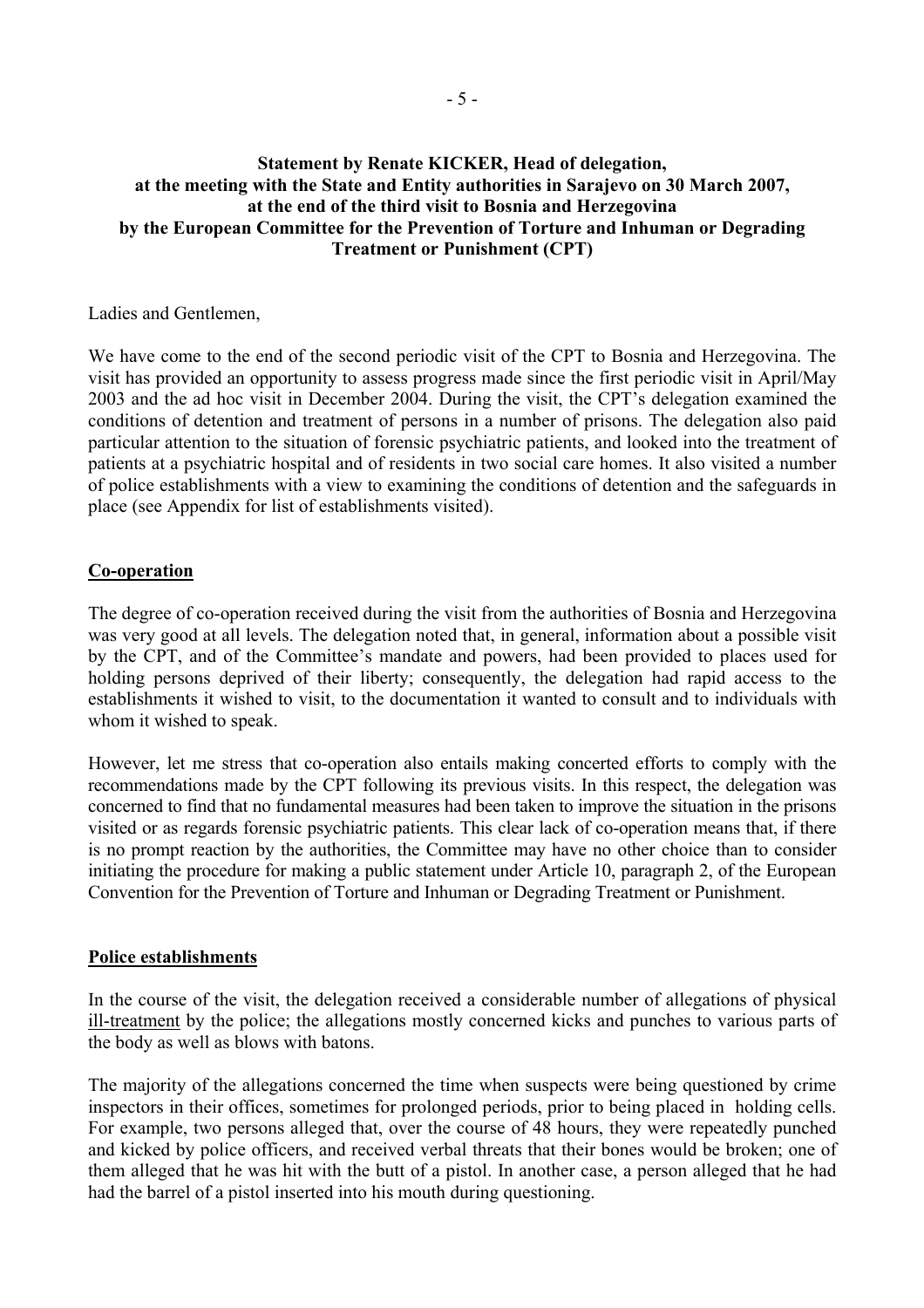Another person stated that he was repeatedly beaten by police officers during the time of his arrest and detention. Despite being medically examined on two occasions following the beating, his injuries were not recorded. The delegation requested that a forensic medical examination be carried out, and the results of that examination confirmed the injuries already noted by the delegation's doctor. The responsible prosecutor, who had previously interviewed the detained man, expressed surprise at these findings. However, it emerged that the interview with the prosecutor had been conducted in the presence of police officers; consequently, it is understandable that no allegations of ill-treatment had been made.

The delegation also met a person who alleged to have been beaten by police officers whose injuries were subsequently recorded by the local hospital and by the prison doctor and who, moreover, had made a complaint to the prosecutor. Despite this evidence and the fact that the injuries were still visible, the prosecutor had taken no further action.

The delegation therefore urges the Ministers of Interior and Police Commissioners to deliver a strong message that the ill-treatment of detained persons is illegal, unprofessional, and will be the subject of severe sanctions. Further, the delegation requests that the Chief Prosecutors in both Entities recall firmly that prosecutors are under a legal obligation to investigate all cases of alleged ill-treatment.

The CPT attaches particular importance to three fundamental safeguards for persons deprived of their liberty by the police: the right of those concerned to inform a close relative or another person of their choice of their situation; the right of access to a lawyer; and the right of access to a doctor. Although these safeguards should, by law, apply from the very outset of deprivation of liberty, the delegation spoke with many persons who alleged that they had not been able to exercise these rights during the period of police questioning. In many cases, access to a lawyer seemed to occur only after the detained person was brought before a judge to be remanded in custody.

As to material conditions in police stations, the delegation noted that there had been some improvements in Pale but that the two cells at Mostar Centar Station were still in a very poor condition; further, the proposed cell area in Višegrad is unsuitable and should not be brought into use. Conditions in the cells at Foča Police Station were appalling; **the delegation invokes Article 8, paragraph 5, of the Convention and requests that these cells be taken out of service immediately.** 

The delegation must also stress once again that there is no place within police interview rooms for items such as baseball bats, replica pistols and metal piping (with wrist straps); they should be removed immediately from all police premises where persons may be held or questioned.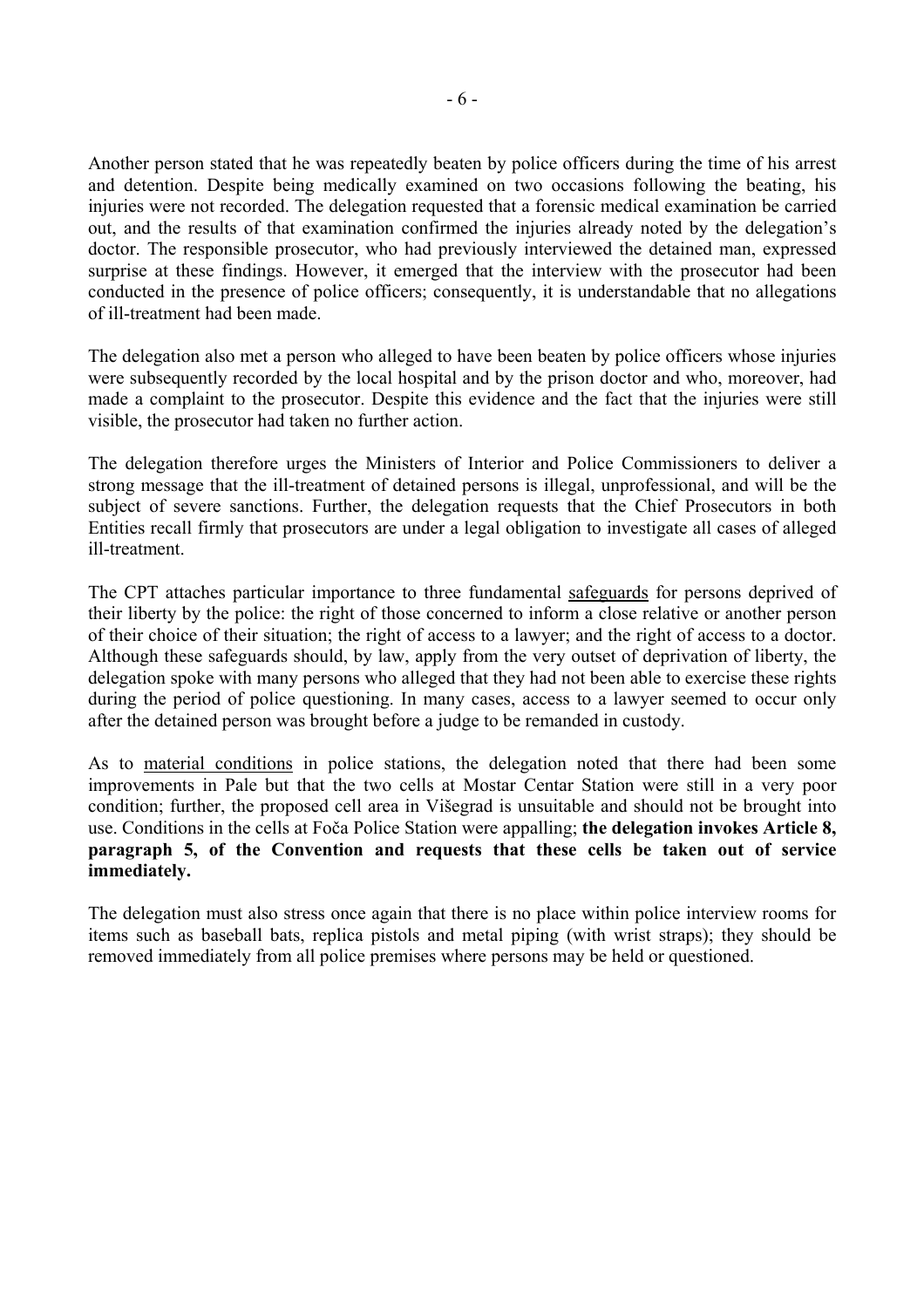#### **Prison establishments**

The delegation visited Foča Prison for the first time and conducted follow up visits to Sarajevo Remand Prison and Zenica Prison. The delegation also visited East Sarajevo and Mostar Prisons, where it interviewed prisoners on remand, and it carried out a targeted visit to Doboj Prison.

In Zenica Prison, the delegation received once again numerous allegations of prisoners having been ill-treated by prison staff. The alleged ill-treatment consisted mainly of kicks, punches and blows with truncheons. Such ill-treatment apparently took place in, or during transfer to, the disciplinary cells of Pavilion II. Some of the allegations were backed up by medical evidence.

The delegation supported the request by the management of Zenica Prison that the State Ombudsman launch an immediate inquiry into the allegations of ill-treatment. Further, the delegation informed the Chief Prosecutor of the Federation of Bosnia and Herzegovina about its findings. **The CPT's delegation would like to receive information, by 31 May 2007, on the results of these investigations.** 

The case of a prisoner who died in Pavilion II of Zenica Prison after he had been brought back from the hospital, where he had been treated for a drug overdose, was also examined. The CPT's delegation requests that a thorough investigation by an independent body be conducted into the circumstances surrounding the death of this prisoner, including the period leading up to his hospitalisation and his subsequent treatment in prison. **The delegation would like to receive, by 31 May 2007, the results of that investigation as well as a copy of the autopsy report.** 

Some of the allegations of ill-treatment referred to above concerned the excessive use of force by staff at Zenica Prison in breaking up fights among prisoners. In this respect, the delegation was concerned by the lack of guidelines for prison staff as regards the use of means of coercion at their disposal. For example, the delegation learnt that pepper spray, which is potentially very dangerous, has been made available to all prison officers in the establishments visited and may be used by staff at their discretion without any proper system of reporting and monitoring in place. **The delegation would like to receive information, by 31 May 2007, on the measures taken to introduce proper guidelines and recording procedures for the use of means of coercion.**

The delegation is also seriously concerned about the inter-prisoner violence that appears to be prevalent in the prisons visited. In Zenica Prison, it heard about a number of incidents of interprisoner violence, which in at least one instance included one inmate being ordered to kill another prisoner. Not surprisingly, certain prisoners appeared to be fearful for their safety.

As concerns inter-prisoner violence in Foča Prison, the delegation was informed by a number of prisoners that this had diminished considerably following the transfer elsewhere of a certain prisoner. Therefore, until such time as the new high security unit is operational within Foča Prison, the Governor's reluctance to re-admit this prisoner appears well-founded.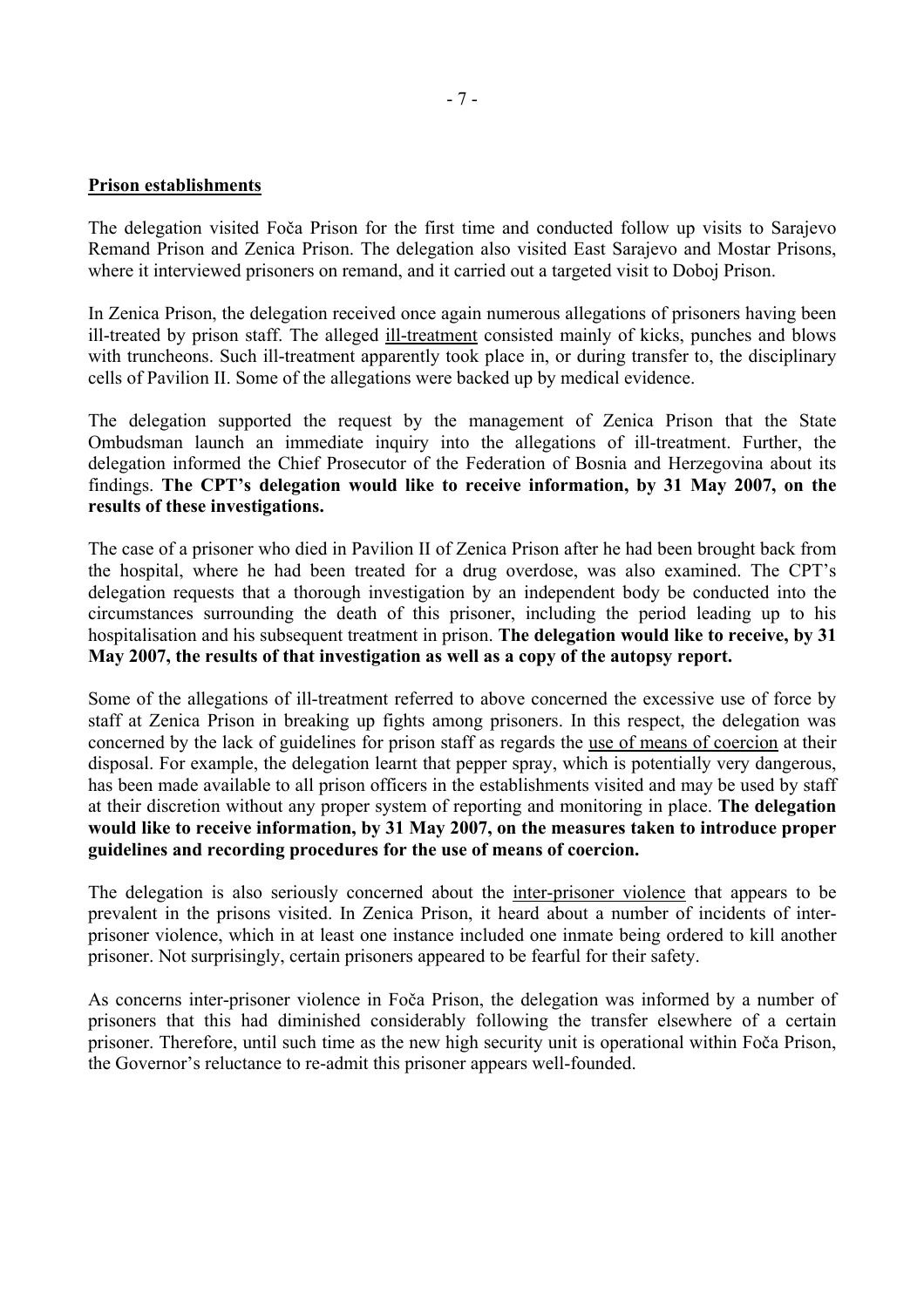As concerns the disturbance at Doboj Prison on 28 March 2007, the CPT's delegation had an opportunity the following day to speak with staff and prisoners (including the two prisoners who were transferred to Banja Luka Prison). It was immediately apparent that Doboj Prison was inappropriate, as well as being insufficiently staffed, for accommodating sentenced prisoners of the category currently being held there. Further, it was clear that, in the non-remand section of the prison where the riot had occurred, the inmates, and not the prison officers, were in a position of control. Moreover, the delegation learned that a group of prisoners had been using violence to control other prisoners, with seeming impunity. According to the interlocutors with whom the delegation spoke, the attempted killing of two prisoners by a much larger group was the culmination of long standing tensions and a history of inter-prisoner violence in the establishment. Although the extent of the injuries to prisoners in the course of the riot was limited (e.g. fractured bones), two fatalities were only narrowly avoided. The authorities must continue to offer the two transferred prisoners protection within the prison systems of Bosnia and Herzegovina, knowing that they remain at serious risk from other prisoners.

Unfortunately, such incidents are to be expected given the inadequate prison estate, combined with insufficient staffing and a lack of a coherent prison policy and clear prison procedures. Unless concerted action is taken to tackle their underlying causes, they are likely to multiply not diminish. **The CPT's delegation would like to receive the report of the investigation into the Doboj Prison disturbance and information, by 31 May 2007, on the measures being taken to prevent the re-occurrence of such an incident.**

The accommodation of young offenders in the admission ward of Foča Prison also gives grounds for serious concern. The current practice of placing juveniles together with older inmates in the admission unit is contrary to the principle of separation of juveniles and adults and totally unsafe. **The delegation would like to receive information, by 31 May 2007, on the measures being taken to ensure that juveniles are never placed together with adults.** 

In all prisons visited, there was a lack of appropriate accommodation both for vulnerable prisoners and for those requiring increased levels of security. In Zenica Prison, a unit was under construction for the separate accommodation of vulnerable prisoners and plans to transform the forensic psychiatric annexe into a high security unit were being mooted. In Foča Prison, work was already underway to create a high security unit. Such units are sorely needed; there are currently no safe and secure facilities in which to hold dangerous prisoners at either State or Entity level, as the findings from this visit illustrate all too clearly.

Material conditions of detention in the prisons visited left much to be desired. In particular, at Sarajevo Remand Prison the appalling conditions described in the report on the 2003 visit persist; a progressive renovation of the cellular accommodation throughout the prison is necessary. Certain of the establishment's isolation cells (73b, 77 and 80) are in such a poor condition that they are currently not suitable for holding human beings; **the delegation invokes Article 8, paragraph 5, of the Convention and requests that these cells be taken out of use immediately.** 

Other issues such as activities for prisoners, health care services, staffing, complaints and inspections will be elaborated upon in the visit report.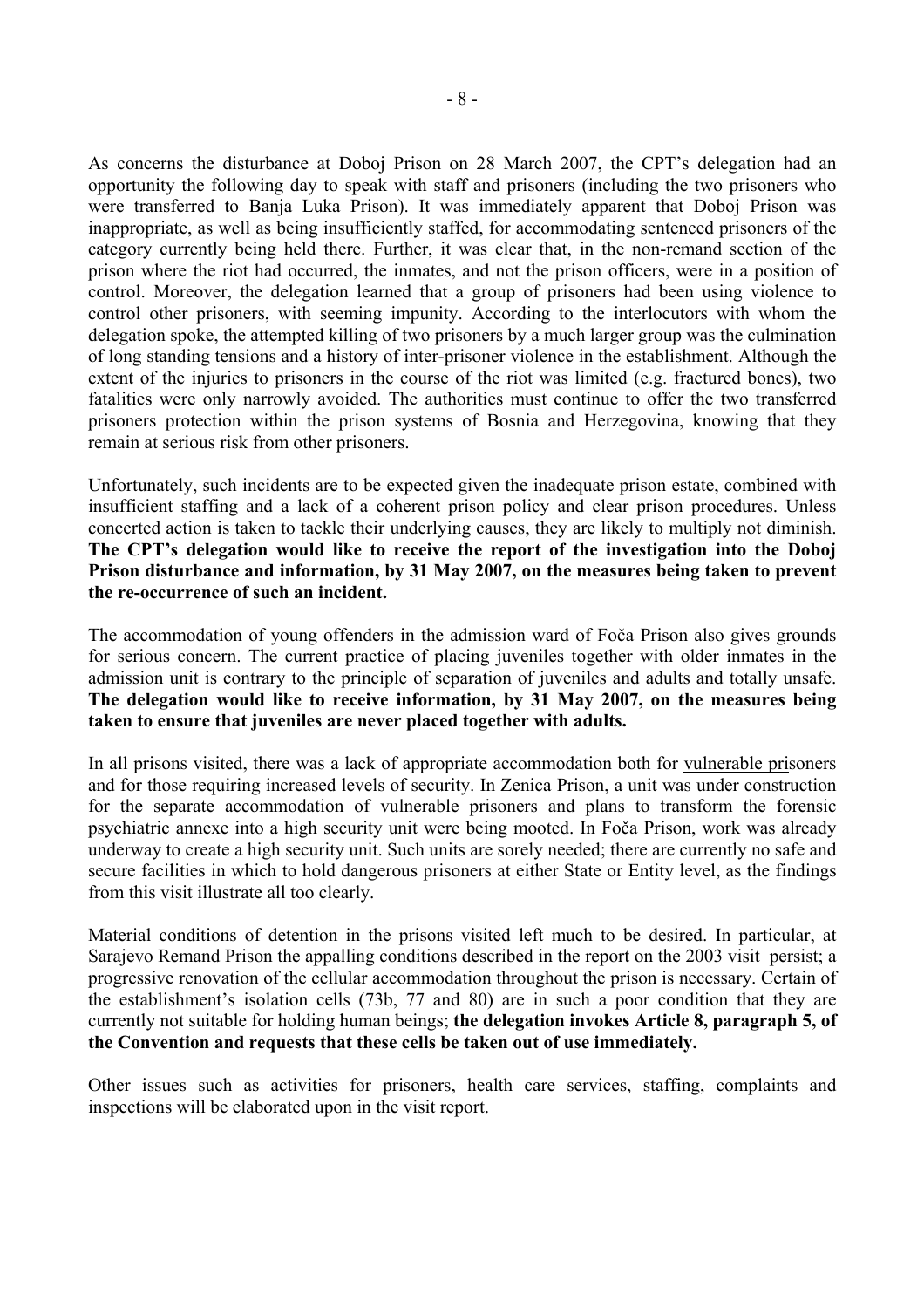#### **Psychiatric establishments**

The delegation re-visited Sokolac Psychiatric Hospital, in particular the forensic wards and the male acute ward, as well as the forensic psychiatric annexe in Zenica Prison.

The delegation was informed that the former forensic unit at Sokolac Psychiatric Hospital was burnt down by patients in April 2006. The unit's patients are now accommodated in a small two-storey building that has been converted in a makeshift manner.

As regards ill-treatment, unlike in previous visits, the delegation heard no allegations of physical ill-treatment of patients by staff in the wards visited; nor did it hear of any recent incidents of serious inter-patient violence.

As for material conditions, some attempts have been made to improve conditions within the male acute ward at Sokolac Psychiatric Hospital. However, the conditions within the forensic wards are still not acceptable; in particular, the locked ward is extremely cramped and overcrowded, holding up to 30 patients in three small dormitories. There is virtually no space between the beds and, at times, groups of three patients have to share two beds. For lengthy periods of the day, patients are locked out of their dormitories and confined to a narrow corridor and small day area, where some sit or lie on the floor due to a lack of seating. The only outdoor exercise facility available to patients on the locked ward is a small cage that has been attached to the side of the building, into which all patients are placed during good weather but which does not afford enough space for them to walk around properly.

Despite the urgent recommendations made by the CPT in its reports on the 2003 and 2004 visits, patients continue to be placed at risk by having to eat in the hospital restaurant, which is in a state of terminal structural collapse. **The delegation wishes to be informed, by 31 May 2007, about the measures being taken to remove this danger.**

As regards Zenica Prison forensic psychiatric annexe, although it was less crowded than during previous visits, the material conditions have continued to deteriorate and remain wholly unacceptable for a health care institution.

The treatment for patients on all the wards visited relied virtually exclusively upon pharmacotherapy. There was an almost total lack of meaningful activity, which is particularly serious for those patients confined to their wards.

Regarding staffing levels, the delegation noted that, at Sokolac, there had been some increase on the forensic psychiatric wards. However, on all the wards visited the level of staff-patient interaction remains inadequate for meaningful therapeutic engagement and there is still a lack of a multidisciplinary clinical treatment approach and individualised treatment plans.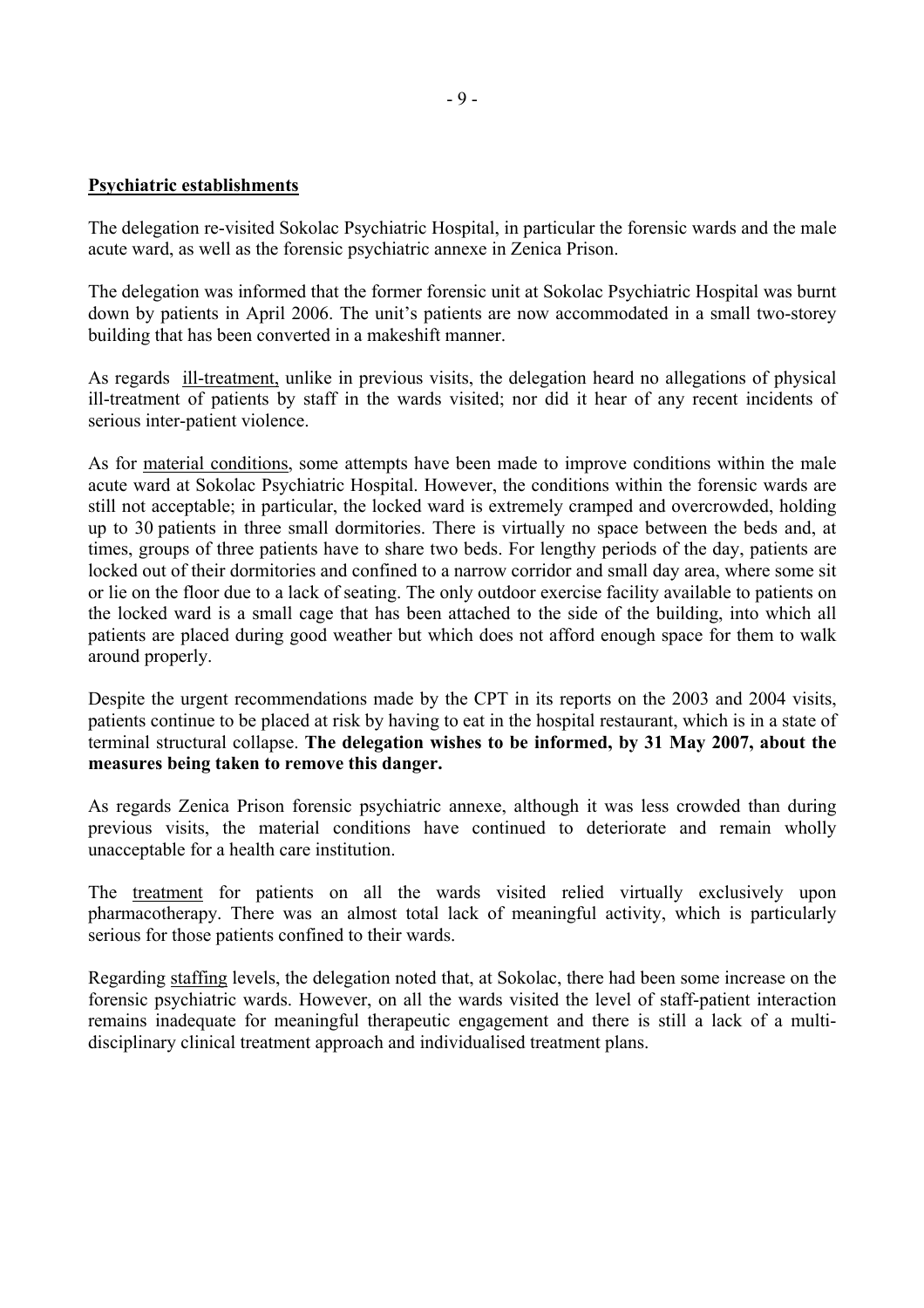As regards means of restraint, although specially designed leather straps had been purchased at Sokolac Psychiatric Hospital, the delegation saw sets of metal handcuffs which continued to be used to fixate disturbed patients, without direct and continuous supervision, to their beds or heating pipes. On both previous visits, the CPT stressed that metal handcuffs are a totally unacceptable means of restraining patients in a health care establishment. **The delegation wishes to receive written confirmation, by 31 May 2007, that all handcuffs have been removed from the hospital, and that patients who require restraint by other means are always the subject of direct and continuous staff supervision.** 

At Zenica Prison forensic psychiatric annexe, the conditions in the isolation room remain very unsafe for the placement of disturbed psychiatric patients.

As regards legal safeguards, the delegation is concerned by the practice at Sokolac Psychiatric Hospital whereby patients admitted to the male acute ward were told they would be subject to a longer involuntary hospitalisation if they did not sign a written consent to voluntary hospitalisation and to all treatment. Such a practice, on this and other wards, must be ended immediately.

As regards the future arrangements for forensic psychiatric patients, the CPT notes that there is agreement across all levels of government in Bosnia and Herzegovina that the existing forensic psychiatric facilities, at Sokolac Psychiatric Hospital and Zenica Prison, need to be replaced with a single, State-level, facility for the whole country. Despite this agreement there appears to be limited tangible progress and the CPT's delegation is concerned by the lack of a multi-professional strategic planning process. Such a process should involve all relevant stakeholders in order to ensure that the proposed new facility provides appropriate and safe conditions, is adequately staffed and properly resourced. Taking into account these requirements and the legal complexities, there needs to be a clear and realistic timetable for the implementation of this project. Within this context, a planning team should also be tasked with addressing, in the meantime, the above-mentioned shortcomings related to the care of forensic psychiatric patients currently held in Sokolac Hospital and Zenica Prison, in order to ensure that at least minimum standards of care are met. **The delegation would like to receive information, by 31 May 2007, on the concrete steps being taken to address this highly unsatisfactory situation.** 

#### **Social care homes**

The CPT's delegation visited for the first time the Fojnica "Drin" Home for Mentally Disabled Persons and the Višegrad Institution for the Protection of Female Children and Youth.

With regard to ill-treatment, the delegation heard no allegations of physical ill-treatment of residents by staff. On the contrary, the delegation observed generally positive and caring relations between residents and staff, and that staff appeared to be doing their best to care for high numbers of challenging residents.

However, at the Višegrad Institution, residents were at risk of being pushed, slapped and verbally abused by other residents. Such incidents can largely be attributed to the insufficient staff numbers, an inadequate regime and a reliance on improvised interventions by other residents to restore some order to a chaotic environment.

The material conditions were generally satisfactory at both institutions.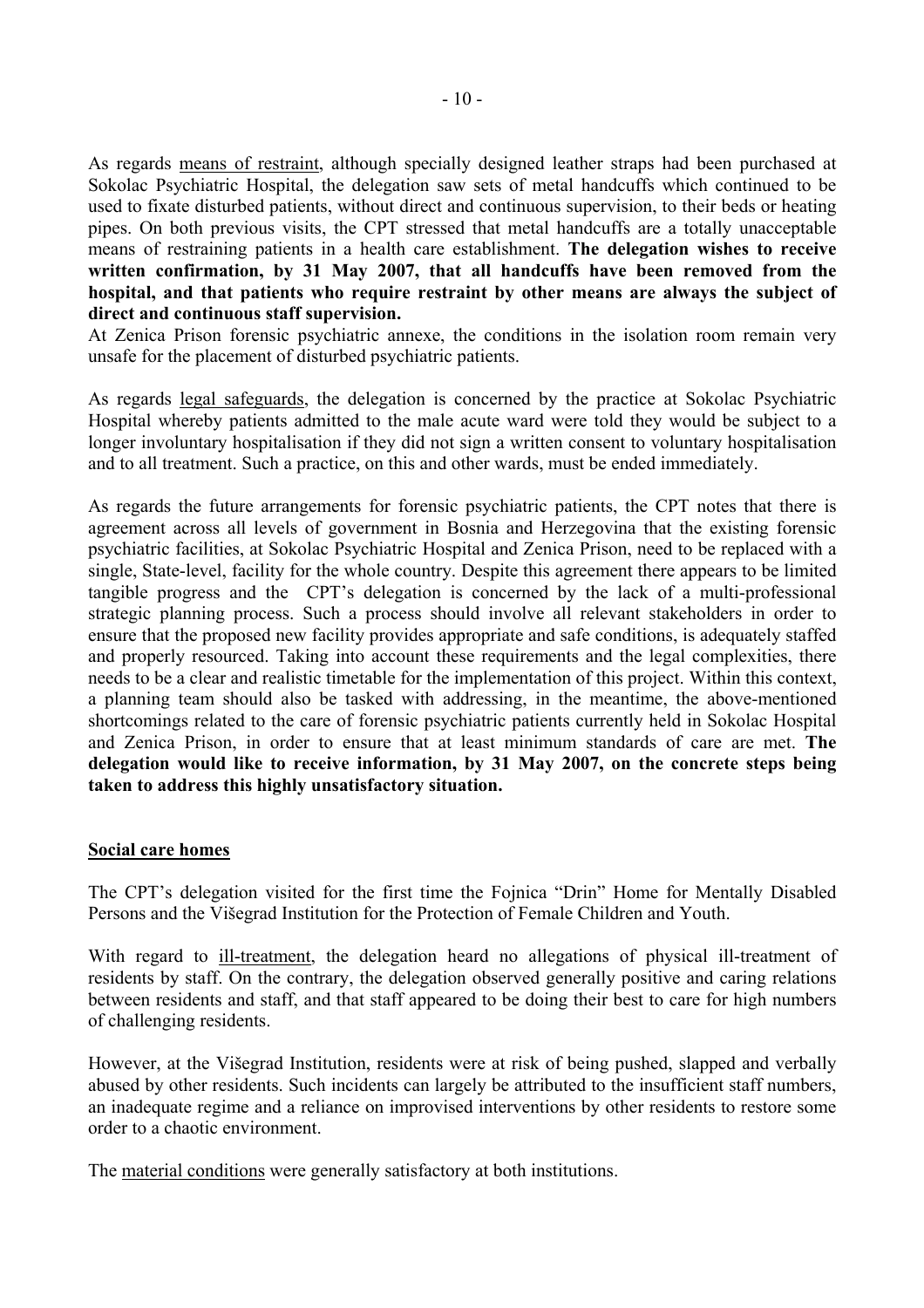Both institutions offered treatment to a very heterogeneous mix of residents (children, adults, old persons, the mentally and physically handicapped and psychiatrically ill) who required diverse treatment combining medication, physical care and psycho-social rehabilitation. However, the limited therapeutic and educational opportunities meant that most residents spent their days in overcrowded day-rooms with little to do. Such a lack of stimulation increases the institutionalisation of residents. The delegation believes that all residents placed in social care homes should benefit from an individualised therapeutic approach in living and educational facilities specifically designed for their age group; this is particularly true for children.

With regard to staffing, both institutions had a severe lack of ward-based and other therapy staff, a state of affairs which was the direct cause of many of the shortcomings identified; neither establishment had a psychologist and the psychiatric input was limited. In particular, "Drin" should have the services of a full-time psychiatrist. Further, all staff should receive initial and in-service training.

As for the use of soft restraints and isolation, an operational policy should be drawn up in both institutions and all restrained or isolated residents should be the subject of direct and continuous supervision. The use of chains and padlocks to fix two of the residents in "Drin" for most of the time, and a third resident on occasion, is unacceptable; there must be renewed efforts to find an alternative. **The delegation requests a written report, by 31 May 2007, on alternative strategies and how necessary resources will be found so that such chaining can be stopped.** 

With regard to legal safeguards, the delegation is concerned at the lack of involvement of residents' legal guardians and the absence of any independent review of detention. The fact that there is no law governing social care homes in the Federation of Bosnia and Herzegovina is another fundamental shortcoming, thus requiring them to operate in a legal vacuum without the necessary support from, and monitoring by, the authorities. **The delegation would like to receive information, by 31 May 2007, on the steps being taken to develop a coherent policy, including a proper legal basis, for social care homes.** 

Finally, when an individual residing in a social care institution dies unexpectedly, there should be an internal inquiry and an independent external investigation. In this respect, the delegation requested that an inquiry into a recent death caused by injury as well as other recent unexpected deaths at the Višegrad Institution be carried out, and that the results of these inquiries be submitted to the CPT.

> \* \* \*

The issues outlined in these preliminary remarks, as well as other matters, will be elaborated upon in the visit report. The report will be forwarded to the authorities of Bosnia and Herzegovina in July 2007. Of course, the information and comments provided in response to the delegation's remarks will be taken fully into account when the visit report is drafted.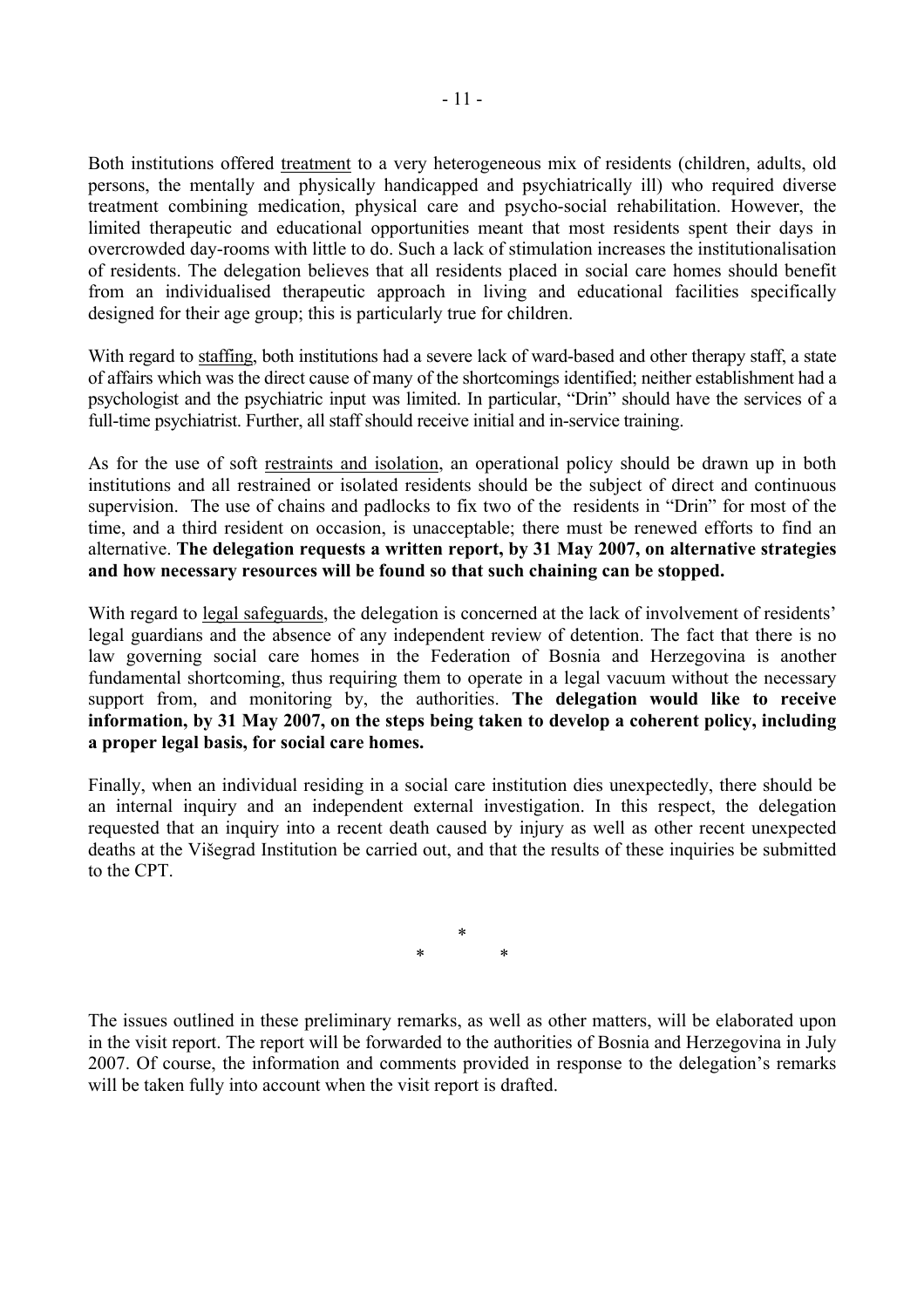# - 12 -

#### **APPENDIX**

#### **Police establishments**

#### *Federation of Bosnia and Herzegovina*

- Goražde Police Station, Canton of Bosna Podrinje
- Konjic Police Station, Canton of Herzegovina-Neretva
- Mostar Centar Police Station, Canton of Herzegovina-Neretva
- Novo Sarajevo Police Station, Canton of Sarajevo
- Zenica Police Station, Canton of Zenica-Doboj

## *Republika Srspka*

- Bratunac Police Station
- East Sarajevo Police Station
- Foča Police Station
- Pale Police Station
- Srebrenica Police Station
- Višegrad Police Station

## **Prison establishments**

#### *Federation of Bosnia and Herzegovina*

- Remand section of Mostar Prison
- Sarajevo Remand Prison
- Zenica Closed Prison

#### *Republika Srpska*

- Remand section of East Sarajevo Prison
- Foča Closed Prison

The delegation also interviewed certain prisoners and members of staff at Banja Luka and Doboj Prisons

# **Psychiatric institutions**

#### *Federation of Bosnia and Herzegovina*

- Forensic Psychiatric Unit in Zenica Prison

#### *Republika Srpska*

- Sokolac Psychiatric Hospital, Republika Srpska

#### **Social care homes**

#### *Federation of Bosnia and Herzegovina*

- Fojnica "Drin" Home for Mentally Disabled Persons

# *Republika Srpska*

- Višegrad Institution for the Protection of Female Children and Youth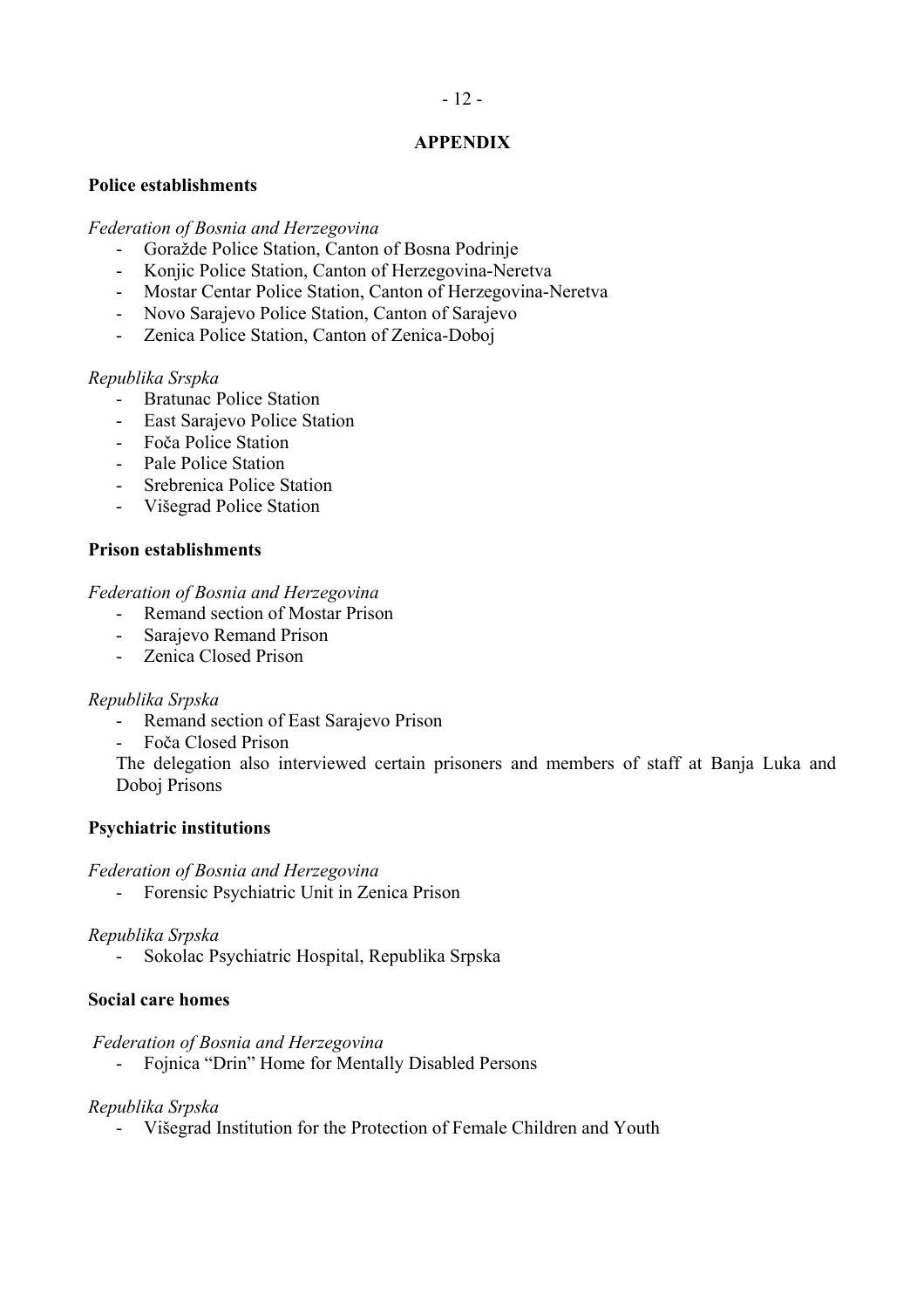## **The report of Bosnia and Herzegovina Authorities regarding the statement given by the Delegation of the European Committee for Prevention of Torture and Inhuman or Degrading Treatment or Punishment (CPT) in Bosnia and Herzegovina**  - **the second periodic monitoring**

After the second periodic CPT visit to Bosnia and Herzegovina held from 20 to 30 March 2007 and the final comments given at the meeting with the representatives of Bosnia and Herzegovina authorities (responsible ministries of BiH, entities and the District of Brcko, State Border Service, State Investigation and Protection Agency) and the Ombudsman's Office in Bosnia and Herzegovina, the CPT Delegation gave a statement to Bosnia and Herzegovina authorities concerning urgent action, implementation of ordered measures, and putting in place of appropriate guidelines and procedures in places where persons were deprived of their liberty against their will in Bosnia and Herzegovina.

Bosnia and Herzegovina authorities were requested to submit the Report on ordered measures until May 31, 2007.

Following the aforesaid the further text of this Report includes contents of written input/responses by Bosnia and Herzegovina authorities, which were done in the most competent, exhausting and precise way, and the BiH Ministry for Human Rights and Refugees, acting as the coordinator of the activity, has not made any intervention in the contents of the texts of the responses obtained by the responsible representatives of Bosnia and Herzegovina authorities, so the texts of the responses of the responsible ministries of entities and BiH Ministry of Justice are included in this Report of Bosnia and Herzegovina authorities in their original contents and form.

The integral part of this Report of Bosnia and Herzegovina Authorities is the Report on investigation of circumstances of the death of the prisoner A in Zenica closed prison on 13 November 2006.

Independent investigation was carried out by the body composed of two physicians neuropsychiatrists and a specialist of traumatology psychology, based upon the Decision made by the minister of the BiH Ministry for Human Rights and Refugees.

# **POLICE INSTITUTIONS**

# - **Federation BiH Ministry of Interior**

Regarding the statement given by the Delegation of the European Committee for Prevention of Torture and Inhuman and Degrading Treatment or Punishment (CPT) the Federation Ministry of Interior undertook the following activities: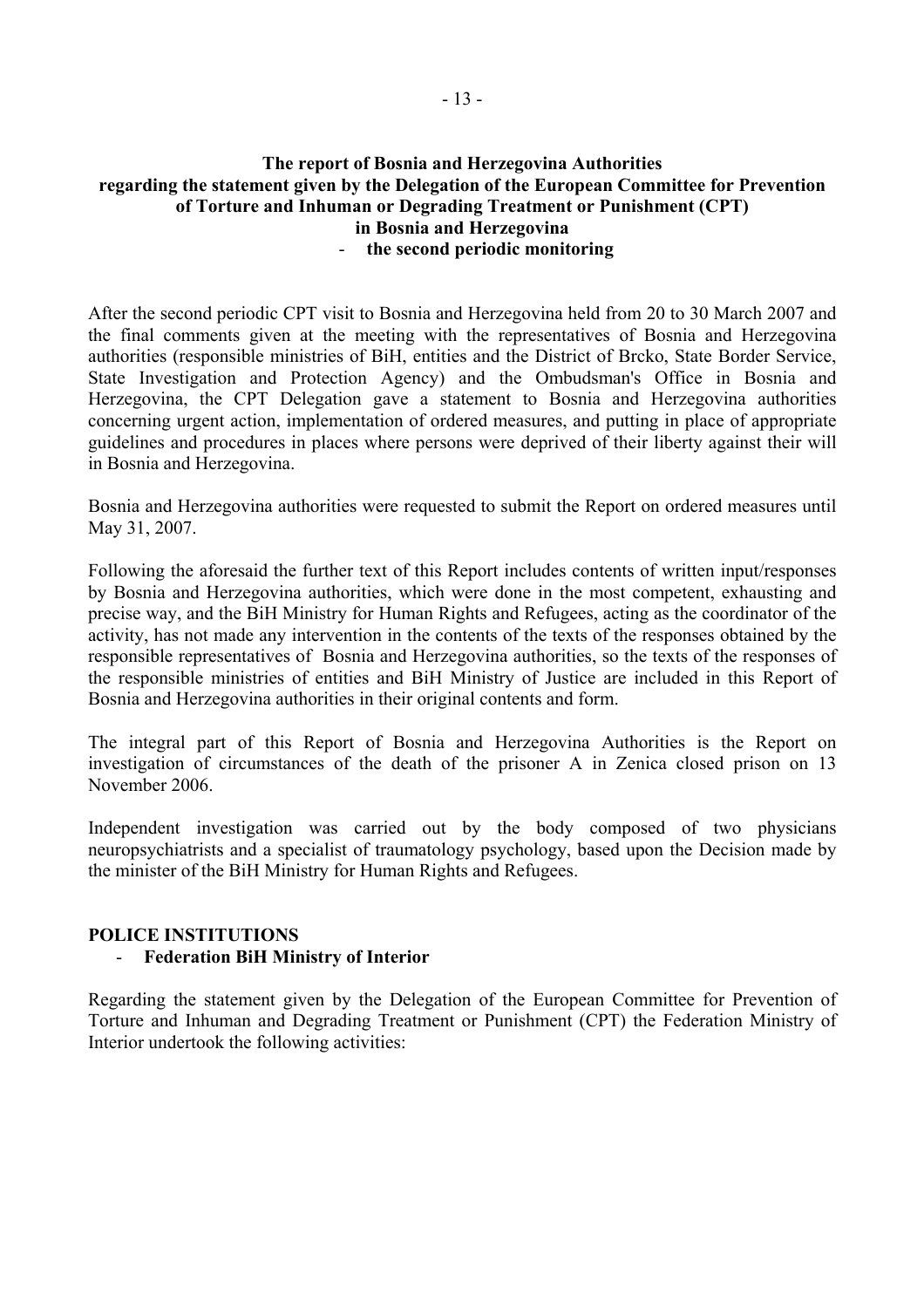The Minister and the Director informed the ministers and the commissionaires of the cantonal ministries of interior, by the act number 09-04-3-2305 of 27 April 2007, on the content of the given statement, i.e. on preliminary comments of the CPT Delegation and forwarded the request of the CPT Delegation regarding need to give their ministries clear message that ill-treatment of persons deprived of their liberty is illegal and unprofessional and that it will be subject to severe sanctions, to undertake appropriate measures to fully implement three basic human rights of the persons deprived of their liberty by the police, which were mentioned in the CPT preliminary comments and not to have any objects in the police premises for interviews which CPT Delegation requested to be removed, and to inform this Ministry and send information and comments as response to presented remarks. Furthermore, the Ministry of Interior of Herzegovina-Neretva Canton was asked to advise this Ministry on measures undertaken or measures to be undertaken to enable two cells for which the CPT Delegation said were still in poor state.

On 27 April 2007 the Director of the Federation Police Headquarters sent the act number: 09-04-3- 2305 to the Chief Federation Prosecutor, Mr. Zdravko Knezevic, informing him on the preliminary comments of the CPT Delegation regarding physical ill-treatment of persons deprived of their liberty by the police.

The act transfers the request of the CPT Delegation to remind clearly chief prosecutors in both entities that prosecutors are under legal oath to investigate all cases of alleged ill-treatments. The Chief Federation Prosecutor was briefed of the above said for the sake of information and acting, and he was asked to send us information and comments as response to given remarks. It is said that the Ministry for Human Rights and Refugees would appreciate as useful to be given data on cases processed in 2006 and this year or being in process, according to which the Prosecutor's Office acted and which concern ill-treatment of the persons deprived of their liberty by the police officers.

In connection with this the Federation Prosecutor's Office informed us that it requested from all 10 cantonal prosecutor's offices in the BiH Federation the figures regarding the processing of cases in 2006 and this year upon which they acted and which essentially concern ill-treatment of the persons deprived of their liberty by the police officers. They will advise us on this check-ups in due time and we will forward it to you. Regarding the allegations for several concrete cases in which suspected persons were physically and mentally ill-treated by authorized police officials, the prosecutor's Office thinks that it is necessary to inform the responsible cantonal prosecutor's office on each concrete case, collect under its auspices all information that might be useful in the criminal proceeding and to submit the report to the prosecutor's office on the committed criminal act as the prosecutor's office and the police are undisputedly under clear legal obligation to investigate all cases of alleged ill-treatment. The Prosecutor's Office asked us to inform them on our action regarding the preliminary comments by the European Committee for Prevention of Torture and Inhuman or Degrading Treatment or Punishment. It was also requested to supply information on cases mentioned in the information where persons deprived of liberty by the police were mentioned and where the cantonal prosecutor's office was informed and apparently it did not undertake any legal action in order to investigate the accuracy of the allegations on ill-treatment, so the Federation Prosecutor's Office could check the legality of acts undertaken by the responsible cantonal prosecutor's office. We shall send the copy of this notice to the Federation Prosecutor's Office with the remark that the CPT Delegation did not mention in which police stations and places illtreatment took place according to their resources of information, and the remark that there was a question made at the meeting held with the CPT Delegation by the representative of the Ministry of Interior (MUP) of the Republika Srpska regarding the police station where the said ill-treatment incurred and when the Delegation Head said that it concerned the police station in Pale.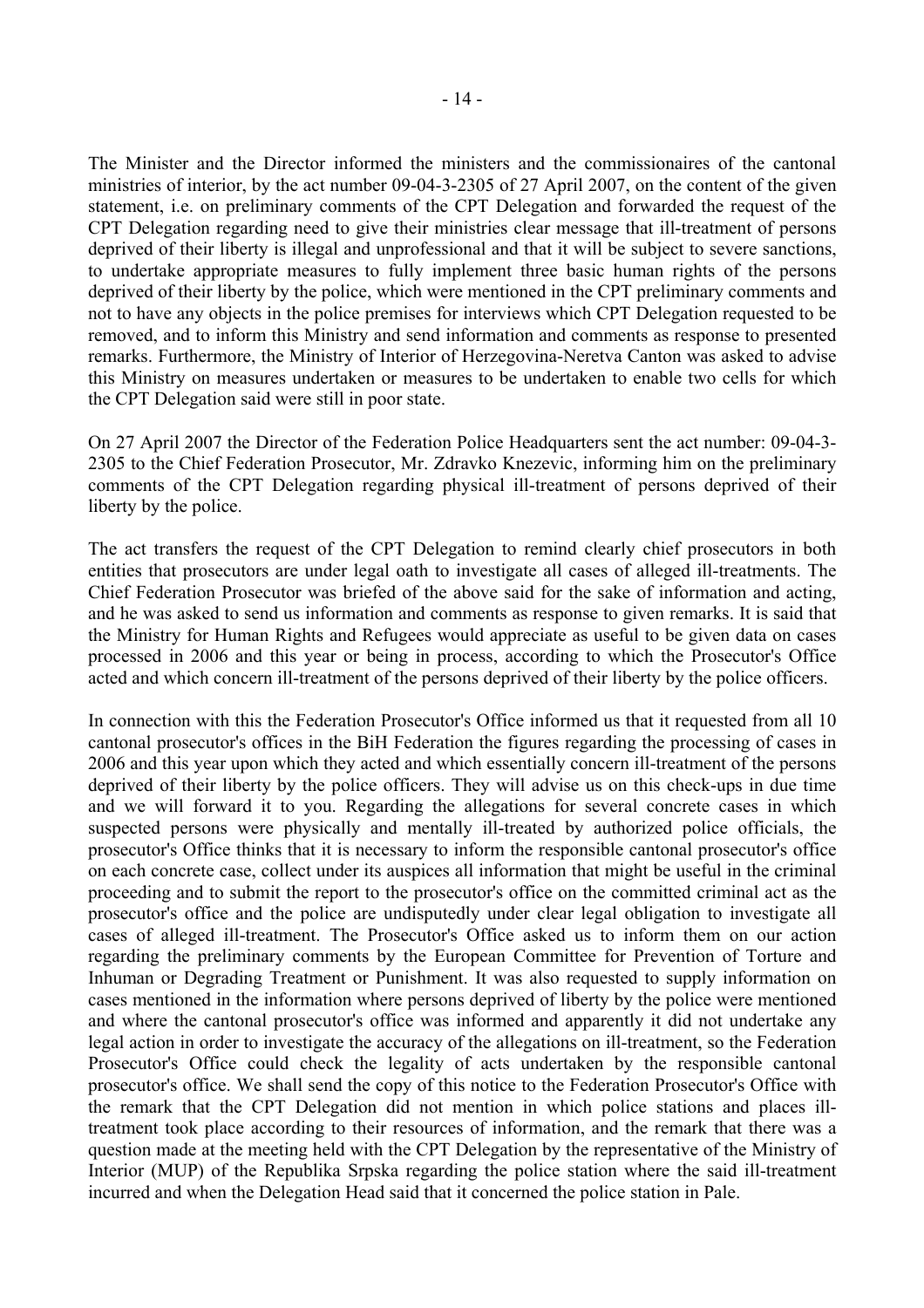On 27 April 2007 the Director of the Federation Police Headquarters sent the act number: 09-04-3- 2305 to the chiefs of the organizational units of the Federation Police Headquarters informing them on the preliminary comments by the CPT Delegation and stressing again that it is necessary to point out that ill-treatment of persons deprived of their liberty is illegal and unprofessional, and that any case of ill-treatment will be processed as priority, and perpetrators severely sanctioned. It was requested to strictly implement the provisions of the Guidelines on Procedure with persons deprived of their liberty made by the Director under number: 09-14-04-7-199 of 22 March 2006 and to ensure full exercise of three fundamental rights of persons deprived of their liberty mentioned by the CPT Delegation and to remove from the police premises the objects that the CPT Delegation requested to be moved.

However, the Federation Police Headquarters ensured that the police officers treat the persons deprived of their liberty in accordance with the Article 5 of the Law on Criminal Proceeding of the Federation of BiH, so that they are briefed in mother tongue on the reasons of their deprivation, on the right to take lawyer of their own choice, on the right that their family, the consular officer of the country of their citizenship or other persons named by the person deprived of his liberty, be notified on their deprivation, and on the right of access to a doctor from the very beginning of deprivation. The Guidelines on Procedure with persons deprived of their liberty regulate the manner of acceptance of persons deprived of their liberty in the custody premises, way of their accommodation, health and hygienic conditions and food, registers and accompanying documentation in connection with the official action of deprivation, obligation of police officers towards the persons deprived of their liberty. Five premises for accommodation of the persons deprived of their liberty were put into function. These premises meet the standards required for this purpose and dispose of the video supervision. The unit for professional standards carries out supervising inspection within its responsibilities in this field, and it is responsible to act upon appeals of the persons deprived of their liberty. There have been no complaints so far made by the persons deprived of their liberty on the work of the officers of the Federation Police Headquarters.

As for the statement given by the CPT Delegation Head on poor state of the detention premises of the Center Police Station of the Mostar Police Headquarters in Mostar, the Ministry of Interior (MUP) of Herzegovina-Neretva Canton informed us that this MUP is aware of material condition of the buildings and premises used by the employees, especially they are aware of conditions-state of the premises for detention of persons deprived of their liberty. In order to rehabilitate these premises certain measures had been earlier undertaken to make them suitable for detention of persons. So the construction engineer completed almost all preparative works for commencement of civil works (compilation of documents) on rehabilitation of not only the detention premises in Center-Mostar PS, but also detention premises located in other organizational units not fulfilling the prescribed requirements for stay of the persons deprived of their liberty. Since the CPT Delegation remarks are of material nature, which requires financial resources to be solved, the Ministry of Interior of Herzegovina-Neretva Canton will take this as priority and set to its realization as soon as the necessary money has been ensured.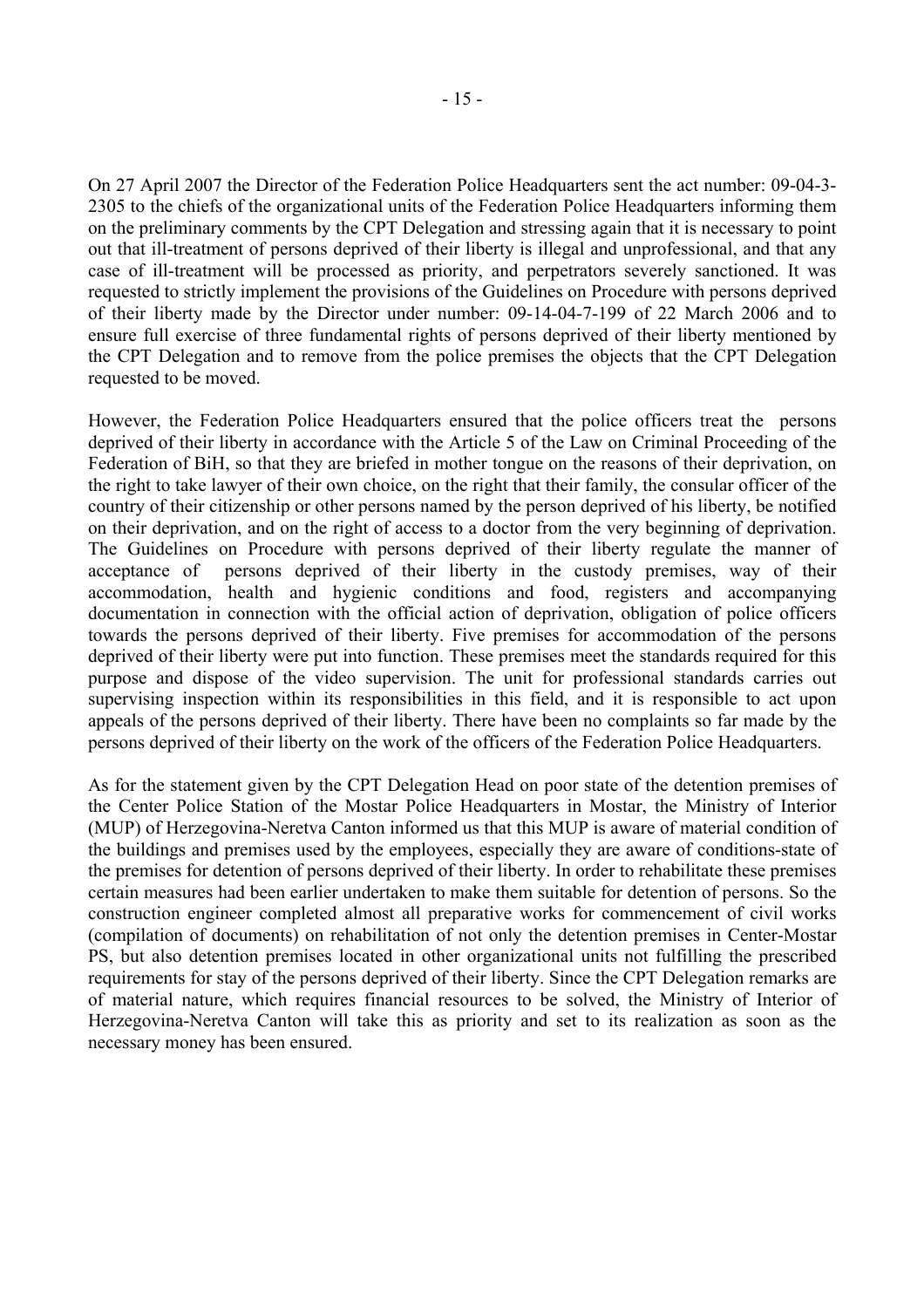The Ministry of Interior of Sarajevo Canton has undertaken necessary action in order to prevent and remove defects mentioned in the preliminary comments by CPT. The Minister and the Police Commissionaire held a meeting where they stressed importance of legal and professional treatment of the persons deprived of their liberty. It was also clearly stated that ill-treatment is illegal and unprofessional and it represents criminal offence and serious duty offence and all such cases will be immediately investigated and processed. The measures have been undertaken to remove all objects from all police premises for interviews and detention, such as baseball bats, metal pipes, gun replicas etc. The order was given to ensure that persons deprived of their liberty enjoy the right to inform close relatives or third person on their situation, right to lawyer and access to doctor.

The Ministry of Interior of the Canton 10 - Livno informed us that the rights of persons deprived of their liberty by the police are fully respected and protected, especially three rights mentioned in the preliminary observations of the CPT Delegation. In official premises there are no objects for which the mentioned Delegation thinks should not be in. In the past period necessary measures and action have been undertaken to rehabilitate and adapt the detention room for persons deprived of their liberty in order to ameliorate their conditions. It is also said that the Federation Police Headquarters act on preliminary observations of CPT Delegation was forwarded to canton police stations in order to ensure full implementation of regulations.

The Ministry of Interior of Posavina Canton informed us that after analysis and insight into prescribed records on persons deprived of their liberty they could state with pleasure that in their Ministry there were no breaches of legal rights of persons deprived of their liberty. There was neither ill-treatment of detained persons nor illegal or unprofessional behavior with such persons. This Ministry will keep on treating persons deprived of their liberty according to their legal rules while ensuring that all employees exercising police and other authorities get clear message in this sense.

The Ministry of Interior of Middle-Bosnian Canton informed us that at deprivation of liberty they acted pursuant to the Law on Criminal Procedure of Federation of BiH, Manual on Procedures and Guidelines and Instruction on procedure with persons deprived of their liberty. At deprivation persons are informed on their rights, especially on three rights mentioned in preliminary observations of CPT Delegation. All police headquarters and police stations of the canton were immediately briefed on the act of Federation Police Headquarters regarding preliminary observations of CPT Delegation and their attention was focused to strict adherence to all procedures with persons deprived of their liberty, and that any breach will be subject to severe sanctions.

After receipt of our notice on preliminary observations of CPT Delegation, the Ministry of Bosnian-Podrinje Canton had immediately forwarded it to heads of organizational units of the Police Headquarters. The Police Commissionaire issued instructions for all police officers to be advised on the report and to direct their attention to the fact that ill-treatment of detained persons is illegal and unprofessional and is subject to severe sanctions. The request was sent to the Minister's Cabinet for additional adaptation of detention premises and equipping them with necessary facilities, in compliance with the democratic principles and standards, which was done by the Directorate for Administration and Support.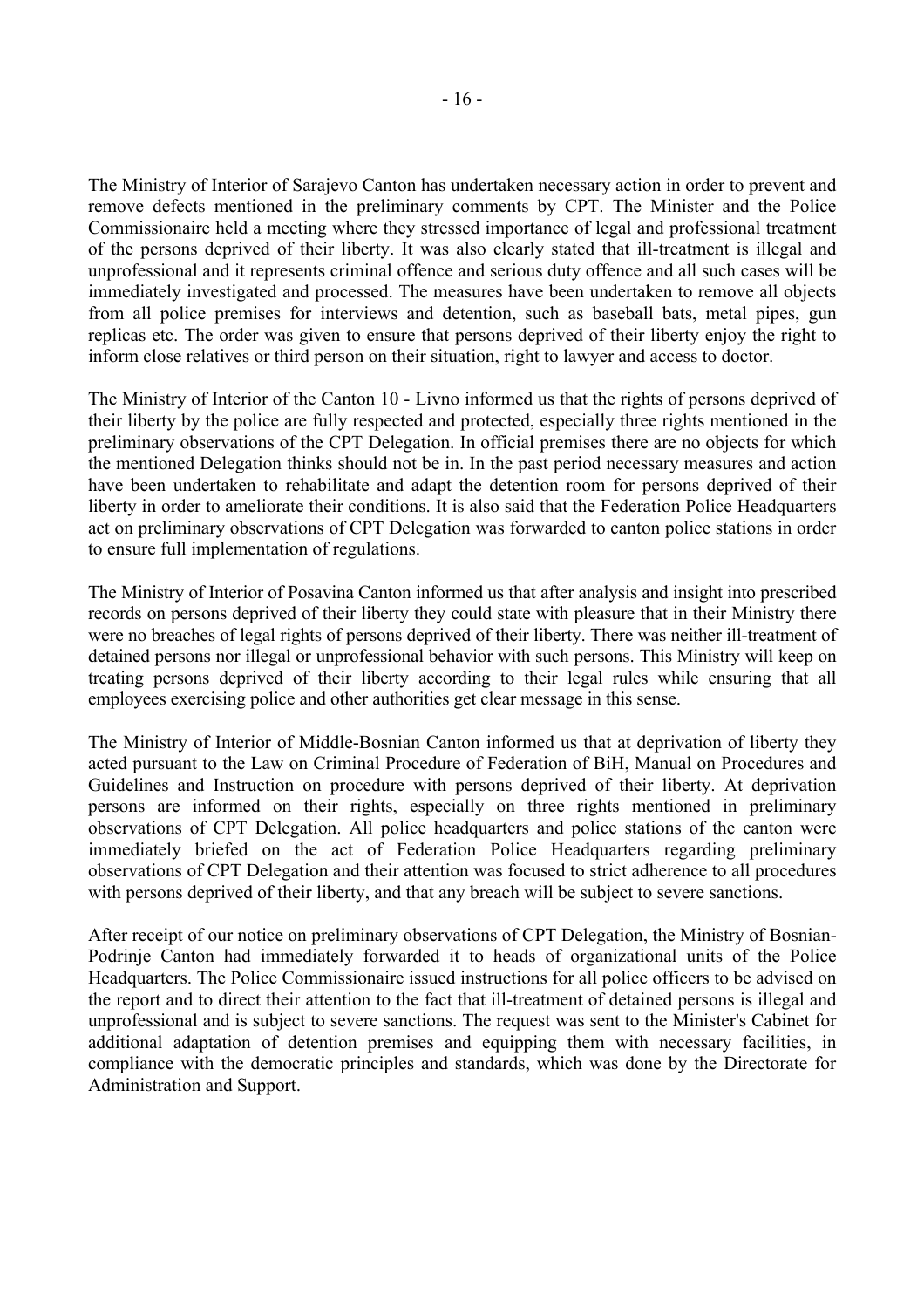The Ministry of Zenica-Doboj Canton informed us that they did analysis of issues concerning treatment of persons deprived of their liberty and they stated that in the last few years there have been no records on treatment and procedures mentioned in preliminary observations of CPT Delegation. In the past period there were some activities undertaken to educate police officers on this matter. Instructions on behavior of police officers and guidelines and procedures of democratic work of the police regulate behavior and relation of police officers while performing their regular jobs and tasks (deprivation of liberty, use of coercion means, detention etc.). Any behavior contrary to positive regulations is subject to disciplinary and criminal responsibility. Records were introduced in all organizational units in regard of deprivation of liberty, detention, use of coercion means etc. Enjoying all three rights of persons deprived of their liberty mentioned in preliminary observations of CPT Delegation is being ensured.

The detention premises are mainly arranged as per required standards and criteria set out by international organizations and they provide safe stay and necessary hygienic conditions. Recently the focus of monitoring of compliance with regulations, measures and action are the police criminal departments, which includes control of premises, office furniture etc. in order to respect prescribed procedures. The police officers in organizational units with detention premises were tasked to follow the required procedures with detained persons and ensure that they enjoy full protection and guarantee their human rights and that these persons cannot be subject to any ill-treatment or other form of torture.

The Ministry of Interior of Tuzla Canton informed us that they are preparing documents upon observations of CPT Delegation with concrete orders to all Police stations and Units for discovery and prevention of crimes, on treatment of persons deprived of their liberty, especially focusing on observations by CPT Delegation. This Ministry has four arranged premises for detention of persons deprived of their liberty, acceptable per regulations. So far there have been no recorded cases of illtreatment of persons deprived of their liberty in the mentioned premises, nor in the premises for informative conversations.

The Ministry of Interior of Una-Sana Canton informed us that the Police Headquarters and its organizational units have eight premises for detention of persons deprived of their liberty. They are in good condition and functional in accordance with the Instructions on treatment of persons deprived of their liberty. The relation of police officers towards persons deprived of their liberty and persons remanded in detention premises is correct and professional. The Unit for professional standards carried out internal investigations in cases of citizens' complaints on inhuman treatment and alleged physical torture and in majority of cases they were assessed as unfounded.

The Ministry of West Herzegovina Canton implement provisions of the Law on Criminal Procedures in treatment of persons deprived of their liberty and there have been no misuse of such provisions. The premises for accommodation of persons deprived of their liberty are in good condition. The police commissionaire will send an act in connection with preliminary observations of CPT Delegation to Police stations on the territory of this canton in which he will stress the ban of keeping certain objects mentioned in CPT observations in the premises for conversations with persons deprived of liberty.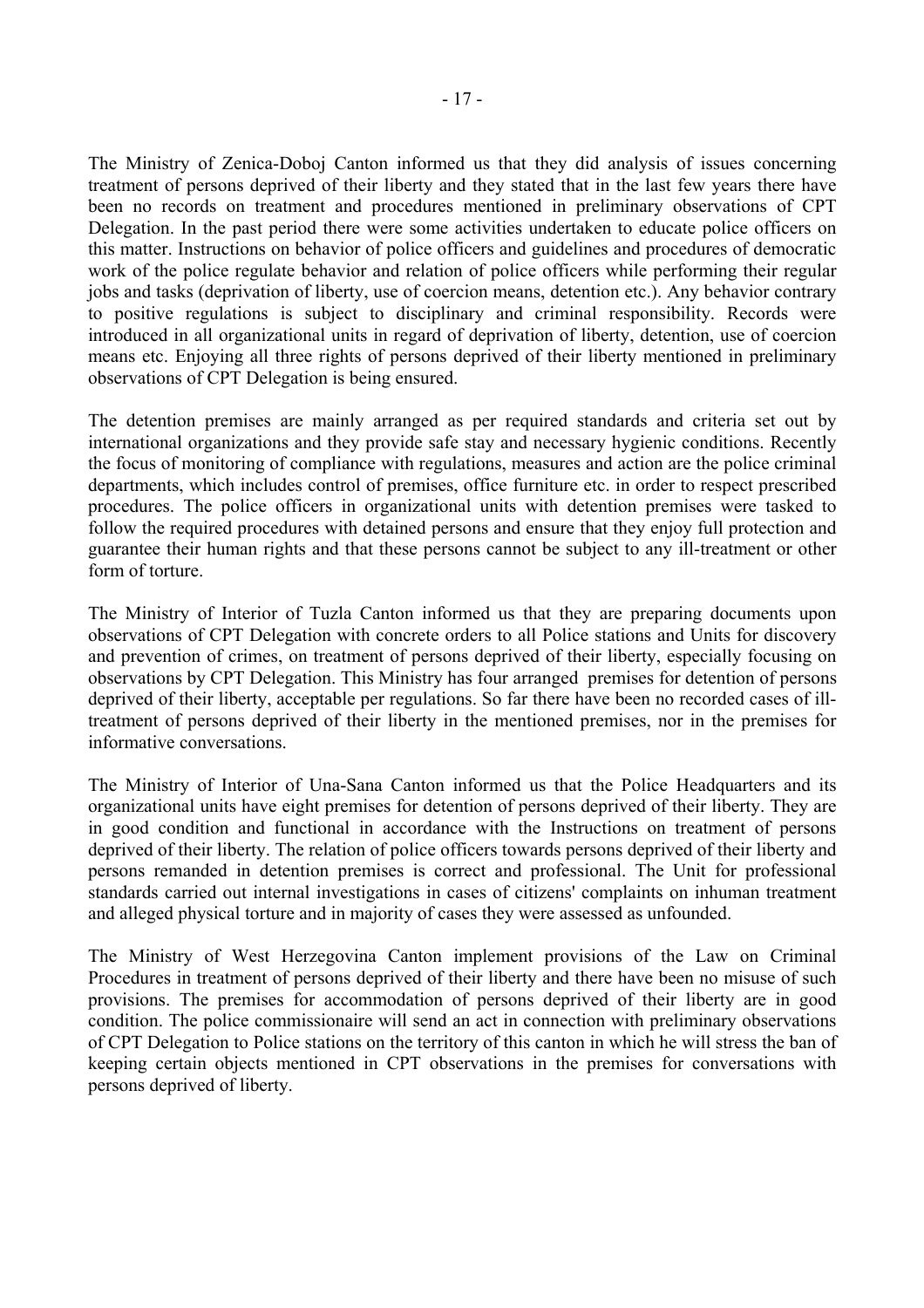#### - **Ministry of Interior of Republika Srpska -**

After receipt of the report of Mrs Renate Kicker, Head of Delegation of European Committee for Prevention of Torture and Inhuman and Degrading Treatment or Punishment which contains assessments and observations during the visit to organizational units of the Ministry of Interior of Republika Srpska, the following measures and actions have been conducted in order to remove negative issues in connection with treatment of persons deprived of their liberty:

- 1. The excerpt from the statement of the Delegation of European Committee for Prevention of Torture was sent to all organizational units of the Ministry of Interior of Republika Srpska in order to brief them on recommendations and comments and to make them undertake action to remove negative issues. This opportunity was used:
	- 1.1 to focus attention to all members of the Ministry of Interior of Republika Srpska that during interrogation of the suspected person and hearing of witnesses they must act in accordance with the Law on Interior Affairs, Law on Criminal Procedure and Criminal Law, that they must respect their rights as enshrined by international conventions on protection of human rights and freedoms as well as in compliance with the Article 5 of the Law on Criminal Procedure, namely: to be notified in mother tongue or tongue of understanding on reasons of deprivation of liberty and prior to first confrontation to be briefed that he is not obliged to give statement, that he has right to lawyer of his own choice, and that his family or third person by his own choice has right to be notified on his deprivation of liberty.
	- 1.2 to let all police officers be aware and warned that possible treatment contrary to the law and overdosed and unnecessary use of force contrary to the legal regulations will be subject to disciplinary and criminal responsibility of members of the Ministry of Interior of RS.
	- 1.3 to warn on obligation to strictly obey the provisions of the Law on Criminal Procedure (Art. 196 of LCP) at deprivation of persons and their detention and provisions of the Regulations on manner of treatment with persons deprived of liberty. The Article 196 of the Law on Criminal Procedure provides that police officer may deprive of liberty a person under suspicion to have committed crime and if there is reason enshrined by the Article 189, but he is obliged to take this person to the prosecutor without delay and not later than within 24 hours. At taking the person to the prosecutor the police officer will inform the prosecutor on reasons and time of deprivation of liberty. The prosecutor is obliged to interrogate such person without delay and not later than within 24 hours and to decide in that term whether the person deprived of liberty will be released or sent to the judge to lodge the request for remand.
	- 1.4 to order to pay special attention in coming period to education of police officers in prevention of torture, inhuman and degrading treatment or punishment, and to organize additional training to that matter.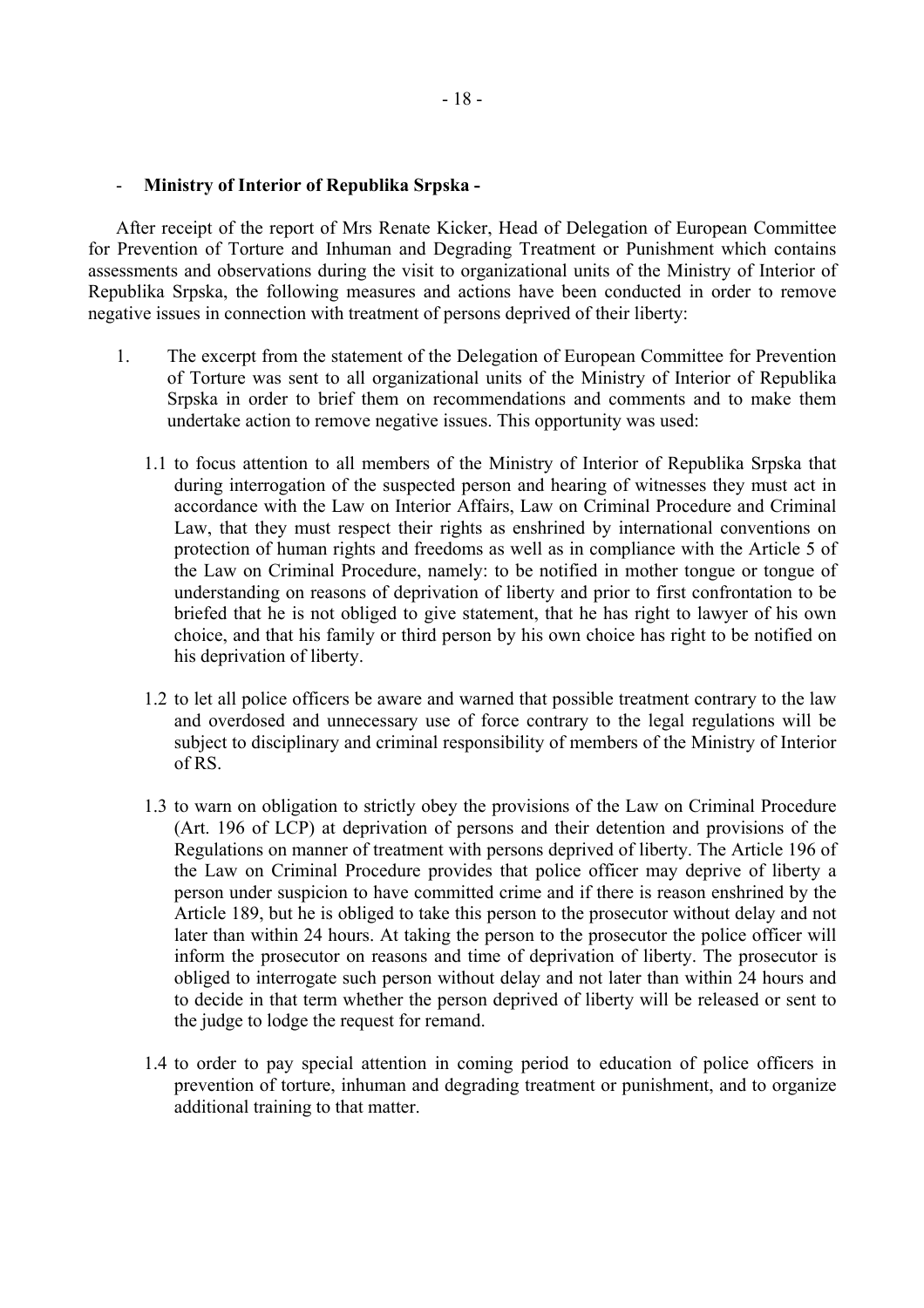- 1.5 to order to keep prescribed records in future on every person deprived of liberty and fill in documents for that purpose.
- 1.6 to order to all organizational units of the Ministry of Interior to keep the detention premises regularly and properly maintained as prescribed with satisfactory hygienic conditions.
- 2. The services of the Ministry of Interior responsible for control of legality of work of organizational units of the Ministry of Interior of Republika Srpska were ordered to pay special attention during their regular and special control of work to legality of treatment of persons deprived of liberty, and to undertake sanctions as regulated by the law in order to make torture and inhuman and degrading treatment or punishment the least possible with the Ministry of Interior with tendency to eliminate it completely.
- 3. As suggested in the report, the detention room in the Police station in Visegrad was not put into operation, and the detention room in the Police station in Foca was put out of function until the minimum necessary conditions have been fulfilled. The rehabilitation activities regarding remand premises are in progress in these police stations. The financial bill is made and as soon as the required money is provided the civil works on rehabilitation of these premises will start to make them meet the required conditions and standards.

#### - **Ministry of Justice of Federation of BiH -**

Enclosed are the following answers - written reports required by Mrs Renate Kicker, Head of CPT Delegation after the third CPT visit to Bosnia and Herzegovina and presenting their final observations:

- **I.** Concerning the parts of the report regarding the visit to Zenica Closed Prison, we asked for and received the following statement:
- 1. What is the knowledge of the responsible persons in Zenica Closed Prison, on alleged illtreatment of convicted prisoners by the prison personnel (hit by hand, leg, official bat), are such cases treated in accordance with the ZIKS Law and Books of Regulations. Page 3, paragraph 2 of the Statement of Renate Kicker, Head of CPT Delegation, at the meeting with representatives of the state and entity authorities in Sarajevo, held on 30 March 2007 (hereafter: Statement)

#### **Director's Statement:**

In connection with your first question regarding our knowledge on alleged ill-treatment of disciplinary punished prisoners by the prison personnel, and whether such cases are treated in accordance with ZIKS and Books of Regulations I can say the following: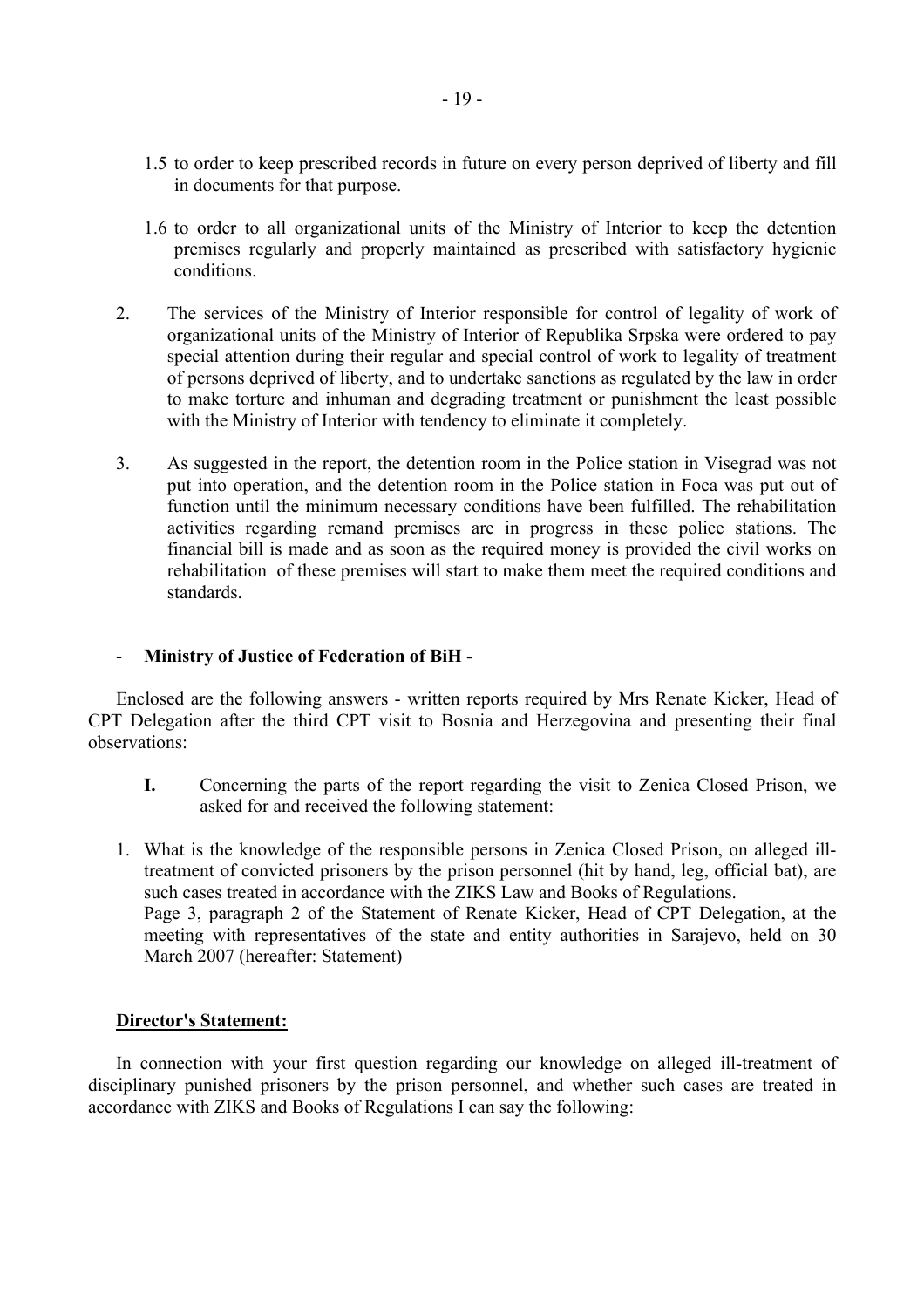Until the last visit of CPT Delegation to this institution there existed regular practice that each case of use of means of force against the convicted or remanded persons undergoes checking in a way that the assistant director of the Security Sector asks for written reports from the prison police officers - guards, to compile them, and to submit the report on use of force against the convicted/remanded persons to me as the director of the institution. After considering the reports that normally provided that the use of force was within legal terms, i.e. in accordance with ZIKS and Books of Regulations, and after I personally found the same while reading the reports, I would send the mentioned report to the Federation Ministry of Justice as superior institution. In most cases the Federation Ministry of Justice would get back with a written consent, approval for use of coercion in individual cases and in this way such case would be finished as for the use of coercion.

 After the visit of CPT Delegation and receipt of the Statement of the Head of Delegation in written form I immediately asked from the assistant Director of the Security Sector the written report on alleged ill-treatment of prisoners "in disciplinary cells of the second pavillion or during moving to them" (page 3 of the Statement, paragraph II). After receipt of the report (enclosed herein) I studied it in detail and noticed some illogic points.

On one hand, all employees of the Security Sector state in the mentioned papers that the detention of the prisoner B was in accordance with regulations, i.e. the minimum use of force. On another hand, the statement of the prisoner B is full of statements that he was beaten by the members of the Security Sector. The written statement of the prisoner B is supported by the prison doctor's findings with diagnoses which translated from the Latin language says that the named person got many injuries (haematoma in the area of external margin of his left eye, state after contusion of both loins, haematoma and swell on the back both sides, state after contusion and haematoma of the front part of right upper leg).

The statement of the second convicted person, prisoner C, is confused. In his first statement he speaks about physical torture while in the second one he denies it so it is not clear if there really was any physical torture or if the prisoner denies it under some pressure.

The said information does not contain the statement of the Security Sector from the disciplinary department where both convicted persons were placed although by CPT possible ill-treatment took place "in disciplinary cells of the II pavillion or during moving to them" (page 3 of CPT information, paragraph II) nor is there a written statement of the medical orderly who checked the prisoner B and found only scratch on the head (written report of the supervisor Fejzic).

Taking into consideration all said above, I, as the director of this institution, think that there is possibility that some members of the Security Sector exceeded their official authorities either by use of overdosed force or by writing non-objective reports.

Due to serious situation that incurred for the management of this Institution and , Federation Ministry of Justice, I propose that the Federation Ministry of Justice forms a Commission that would confirm if the case in question had breaches of human rights against the said convicted persons, i.e. possible ill-treatment during official duty.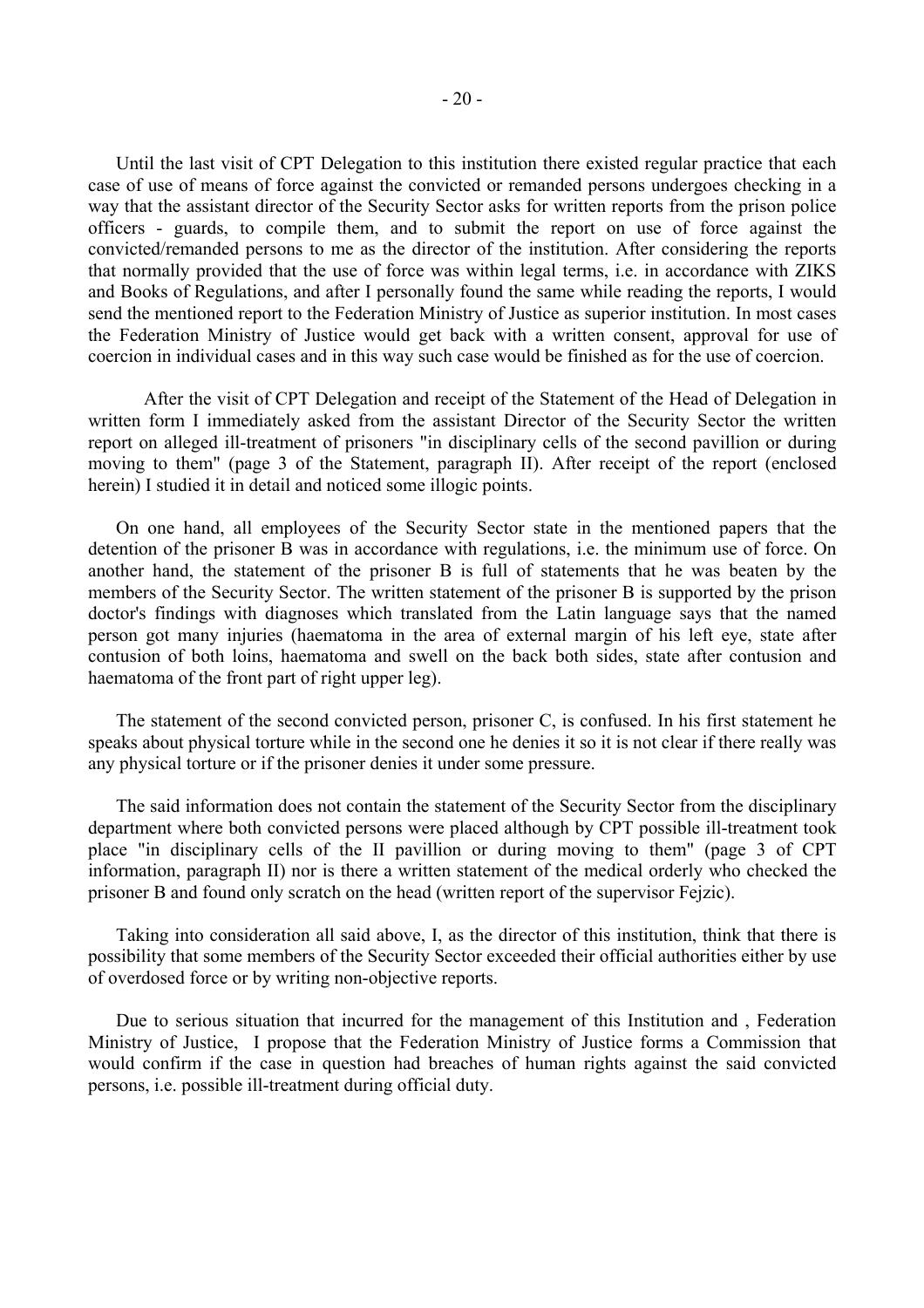Given that I received the request for information from the cantonal chief prosecutor of Zenica-Doboj Canton whether I was notified on ill-treatment of the prisoner in Zenica Closed Prison, and in connection with CPT visit, I state here that I responded to the said request in a way that I sent the chief prosecutor the supporting documentation supplied to me by the assistant director of the Security Sector, with my own comments for the documents. I also held a meeting with the chief prosecutor on 10 May 2007 when he asked me to pay special attention to this file (enclosed here I am sending the letter to the chief Prosecutor regarding the case in charge of 09 May 2007).

I also state that in one case, after the letter I received by the prisoner D, I launched the disciplinary procedure against the guards E, F, G and H, who allegedly physically ill-treated the said prisoner (enclosed is the copy of the decision by the Disciplinary Commission number 03/04 of 24 May 2005). The Disciplinary Commission found out that there was no physical ill-treatment in the said case.

2. Did the Federation Prosecutor' Office (or some other competent investigation body) do investigation and what were their reports. Page 3, paragraph 3 of the Statement

#### **Director's Statement:**

In connection with your second question - whether the Prosecutor's Office of Federation of BiH or some other responsible body conducted investigation and what their reports were I state that according to my knowledge only one investigation was conducted by the Cantonal Prosecutor's Office of Zenica-Doboj Canton, in the case of death of the prisoner J, because of alleged overdosed drug intake. At the meeting I had on 10 May 2007 with the Chief Prosecutor I was told that I could not obtain documentation in connection with mentioned investigation regarding the legal procedure, but that the Chief Prosecutor would notify the Federation Prosecutor on results of the investigation. The Chief Prosecutor told me at that occasion that the investigation for that case was completed and that the cause of death was poisoning from overdosed drug intake.

3. Disregarding the fact that this Ministry received the first report on the death of a prisoner in the medical solitary cell, has any independent body conduct detailed investigation and what the results of it were. Especially pay attention to lack of continuous monitoring by guards and medical staff from the moment of getting the prisoner into the solitary cell to the moment of death confirmation.

Page 3, paragraph 4 of the Statement

#### **Director's Statement:**

Regarding your question if any independent body carried out a detailed investigation and what its results are concerning the death of J in the medical solitary prison cell, besides the Prosecutor's office of Zenica-Doboj Canton (mentioned in II question), there was also visit by the delegation of the State Ministry for Human Rights, on 09 May 2007, headed by Mrs Minka Smajevic to whom the prison management gave all file documentation and other information to be able to form their judgment on the given case.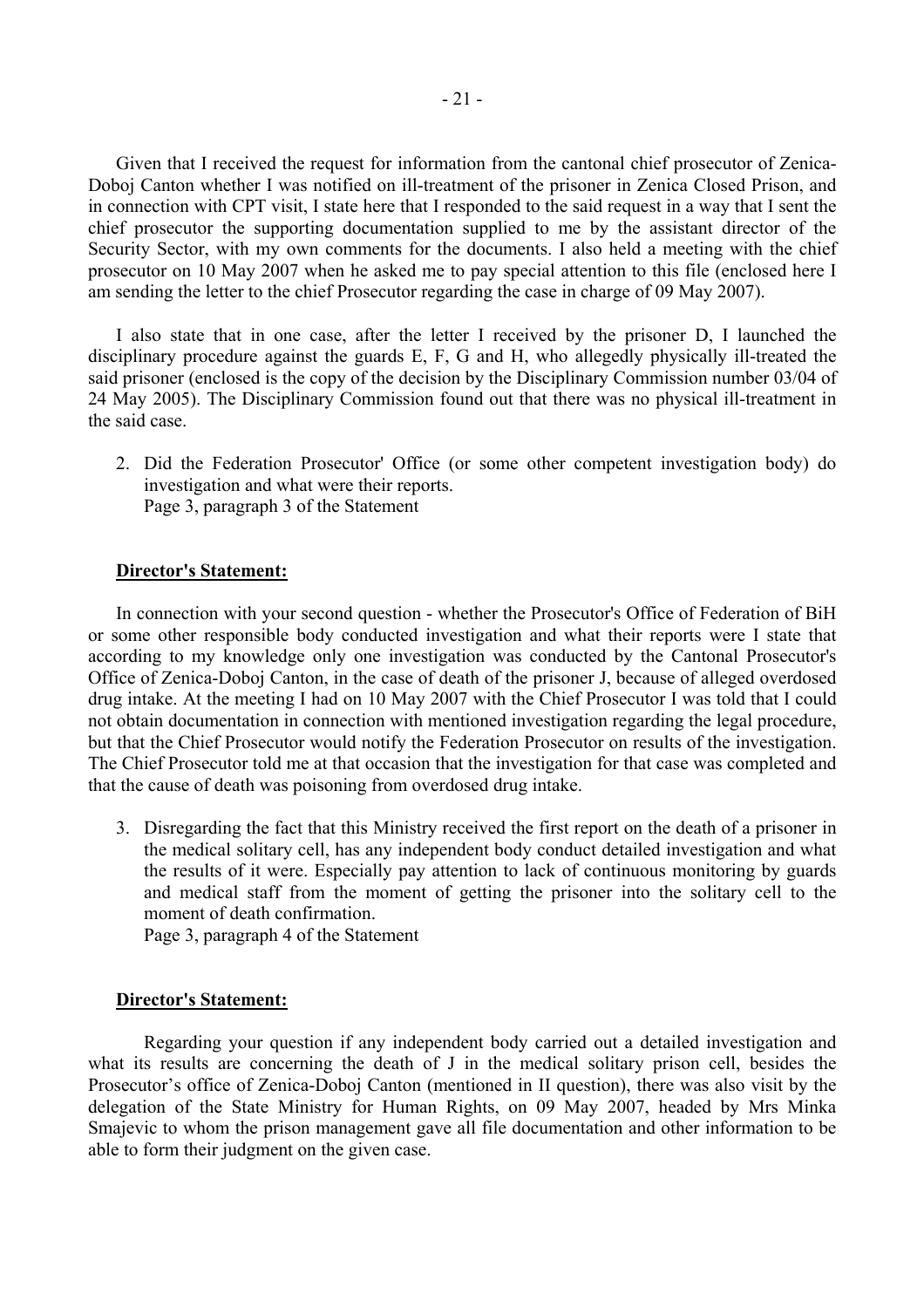Regarding your request concerning alleged lack of continuous supervision by guards and medical staff from the moment of accommodation in the solitary cell to the moment of death records we send you full documentation in connection with the disputed case. It could be concluded from the presented documentation that after taking the said prisoner to Zenica hospital he was taken back to prison and accommodated in the prison in-patient premises. The said prisoner took out infusion in the prison in-patient premises, began breaking, became verbally and physically aggressive towards personnel and that was the reason why, because of his destructivity and selfdestructivity, he was transferred to the medical solitary cell of the disciplinary department of the II pavillion where he was under continuous video monitoring, and visited within short intervals by guards and medical orderly. However, the health condition of the prisoner J deteriorated and he died despite quick intervention by the guards and medical orderly (supply documentation on J).

4. List all provisions of regulations regulating action of the prison personnel at prevention and stoppage of conflict among prisoners, focusing especially to instructions regarding use of chemical substances, and how many cases of such interventions there were. Page 3, paragraph 5, of the Statement

#### **Director's Statement:**

.

Enclosed please find the Report of the assistant director of the Security Sector that contains description of the rules regulating procedure of the prison personnel at prevention and stoppage of conflict amongst prisoners, as well as instruction and provisions regarding use of chemical substances and description of the case

5. List cases of violence among prisoners and especially the case when a prisoner was ordered to kill another prisoner. How much risk is there to have grave endanger of safety of certain prisoners and what measures are undertaken to remove such safety risk. Page 3, paragraph 2, of the Statement

#### **Director's Statement:**

As enclosure we send the report of the assistant director of the Security Sector that describes cases of violence among prisoners. We do not dispose of precise information regarding the exact number of individual prisoners who want to kill or harm another individual prisoners, but I think that this does not concern individual cases. One of serious reasons why there are such cases in this institution is the fact that pursuant to ZIKS this is the only closed prison in Federation of BiH, so it is very difficult in procedure to transfer problematic prisoners into other prisons of semi-open type. The management has pointed out to this problem many times during last years without significant response.

Another big problem raising risk of having endangered safety of some prisoners is constant overcrowdness of prisons, collective system of serving sentence that functions with relatively low level of security monitoring due to insufficient staffing, number and dispersed facilities within the jail compound.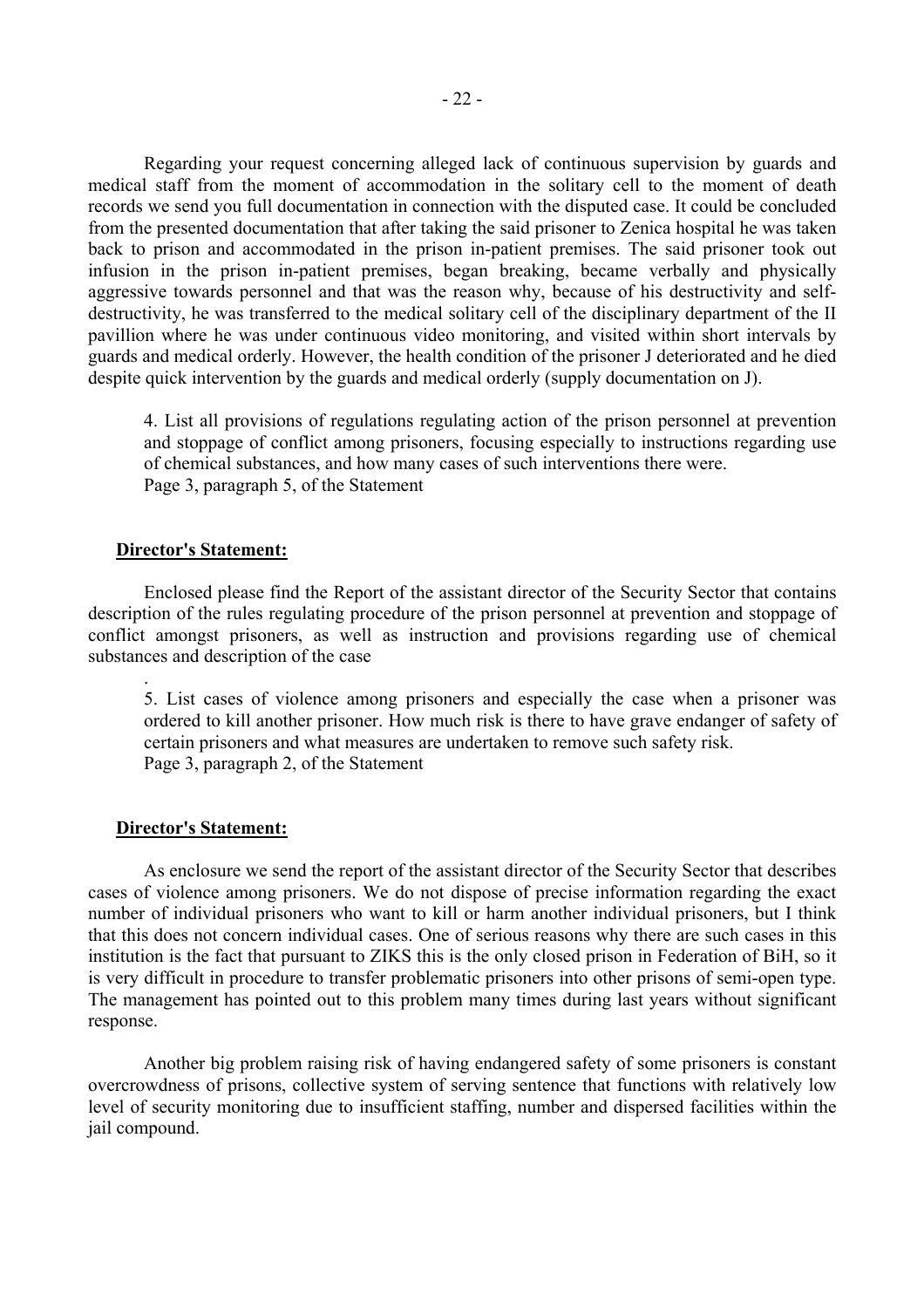The prison management tries to keep control over this problem by strengthened work of the prison police - guards, increased involvement of educators and other staff and it mostly succeeds in doing so, but this problem is of progressive nature unless there come important systematic advances in the prison system.

6. Does the treatment of persons under measures of compulsory psychiatric treatment consist only of medicament therapy or there are other sophisticated activities that might contribute to enhancement of their health.

Page 5, paragraphs 6 and 7, of the Statement

#### **Director's Statement:**

In response to your inquiry regarding the therapy spectrum of persons under measure of compulsory psychiatric treatment I think that medicament therapy is practically the only method applied (except for provision of suitable premises and time for walk in open air and doing physical exercises on a sport poligon following a scheduled timetable). The reason to such inadmissible treatment of people with serious psychological disabilities going on for eleven years, and extremely inadequate and limited premises in which they are accommodated, followed by inadequate number of expert staff (there is no full-time doctor, psychologist or social worker, nor staff with secondary medical education; there are only two "external" neuropsychiatrists coming three times a week and working four hours), and lack of interest of responsible authorities to solve this issue through institutions.

- **II.** In connection with parts of the report regarding the visit to Sarajevo semi-open Prison we asked for and received the statement on the following:
- 1. What was undertaken regarding removal of faults noticed by CPT Delegation members, especially in regard of use of some isolation cells. Page 4, paraghraph 5, of the Statement

#### **Director's Statement:**

 During its visit to Sarajevo Prison CPT Delegation found out with reason that material conditions in the remand unit are very poor, so they gave recommendations in their statement to put three rooms out of use (numbers: 73B, 77 and 80).

 We advise you that we have, based on this recommendation, undertaken some action, put the premises out of use as recommended by CPT and started rehabilitation in order to put them again into operation. In connection with this, we stress need to encompass the rehabilitation of conditions in the prison on a larger scale, which exerts planning and investing additional budget funds.

 Besides these short statements given by the director, we enclose all attachments and materials that we received from the prisons in Federation of BiH that were included in CPT monitoring.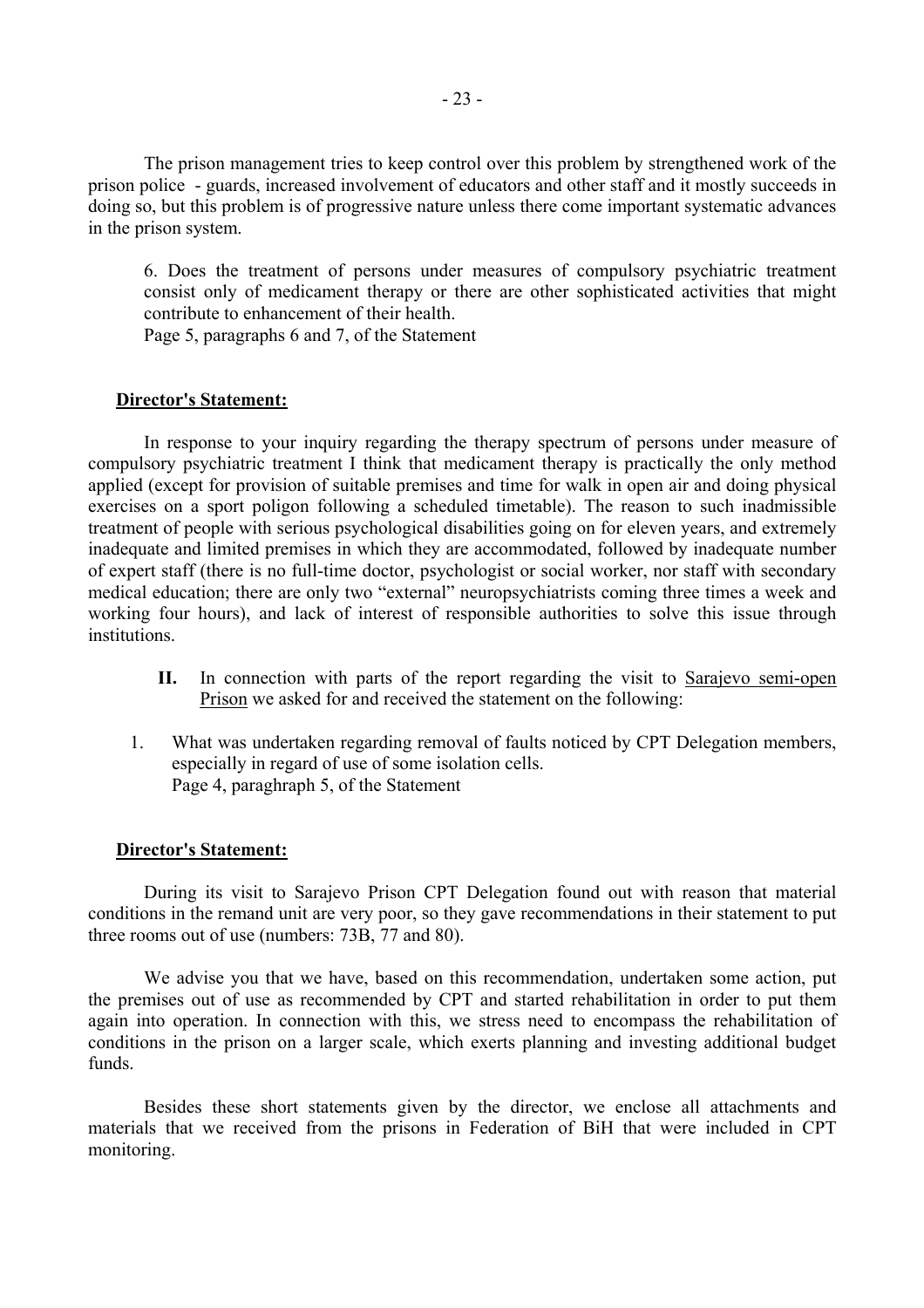We inform you that immediately after the liaison officer between BiH and CPT, Mrs Minka Smajevic sent to this Ministry the copy of the statement of Renate Kicker, the Head of Delegation, at the end of the third visit to Bosnia and Herzegovina, and after we received statements from Zenica Closed Prison and Sarajevo Semiopen Prison, we had a meeting with the liaison officer between BiH and CPT Mrs Minka Smajevic, presented her and submitted the summary of statements, and subsequently copies of all attachments.

# - **Ministry of Health and Social Care of Republika Srpska -**

# 1) Clinical Center of East Sarajevo – Psychiatric Hospital in Sokolac

- Based upon conclusions by the Republika Srpska Government and previous action, the building of the military hospital "Podromanija" Sokolac will be earmarked after rehabilitation as specialised hospital for forensic psychiatry whose founder is the Government of Republika Srpska, and it will render services for entire Bosnia and Herzegovina.

- The decision of the Psychiatric hospital in Sokolac number 01-118-1/07 of 04 April 2007 bans use of "Police cuffs" and the order of the Director of the Clynical Center number: 01- 307/07 of 09 May 2007 enacts previous orders of the Psychiatric Hospital in Sokolac number 01-1945-1/03 of 07 May 2003 with instructions applied in procedure with the forensic patients, relating to forcefull accommodation into psychiatric institutions, use of means for deprivation of liberty to move and adherence to instruments of physical limitations.

- On 30 April 2007, the board of doctors of the Psychiatric hospital in Sokolac assumed opinion that it is duty of all doctors to fully respect required procedure of volunateer hospitalization in accordance with the Law on protection of persons with mental dissabilities ("Official Journal of Republika Srpska", number 46/04).

# 2) Youth and female children Care Home Visegrad

- Given the structure of users taken care of in Care Home one nurse was employed as of 01 May 2007 as well as one kitchen servicer and in this way, among other measures, illtreatment among users would be decreased.

- The Government of Republika Srpska approved funds for recovery of two more pavillions, which will create condition for grouping into specialised categories of accommodation for children, adults and old people.

- Upon adoption of our proposal for the programme of corectional-educational work for users, which involves employment of expert staff such as a psychologist, social worker and defectologist, we would improve the programme, and since 01 May 2007 a Contract was made with a specialist pneumoftisiologist in order to enhance health protection.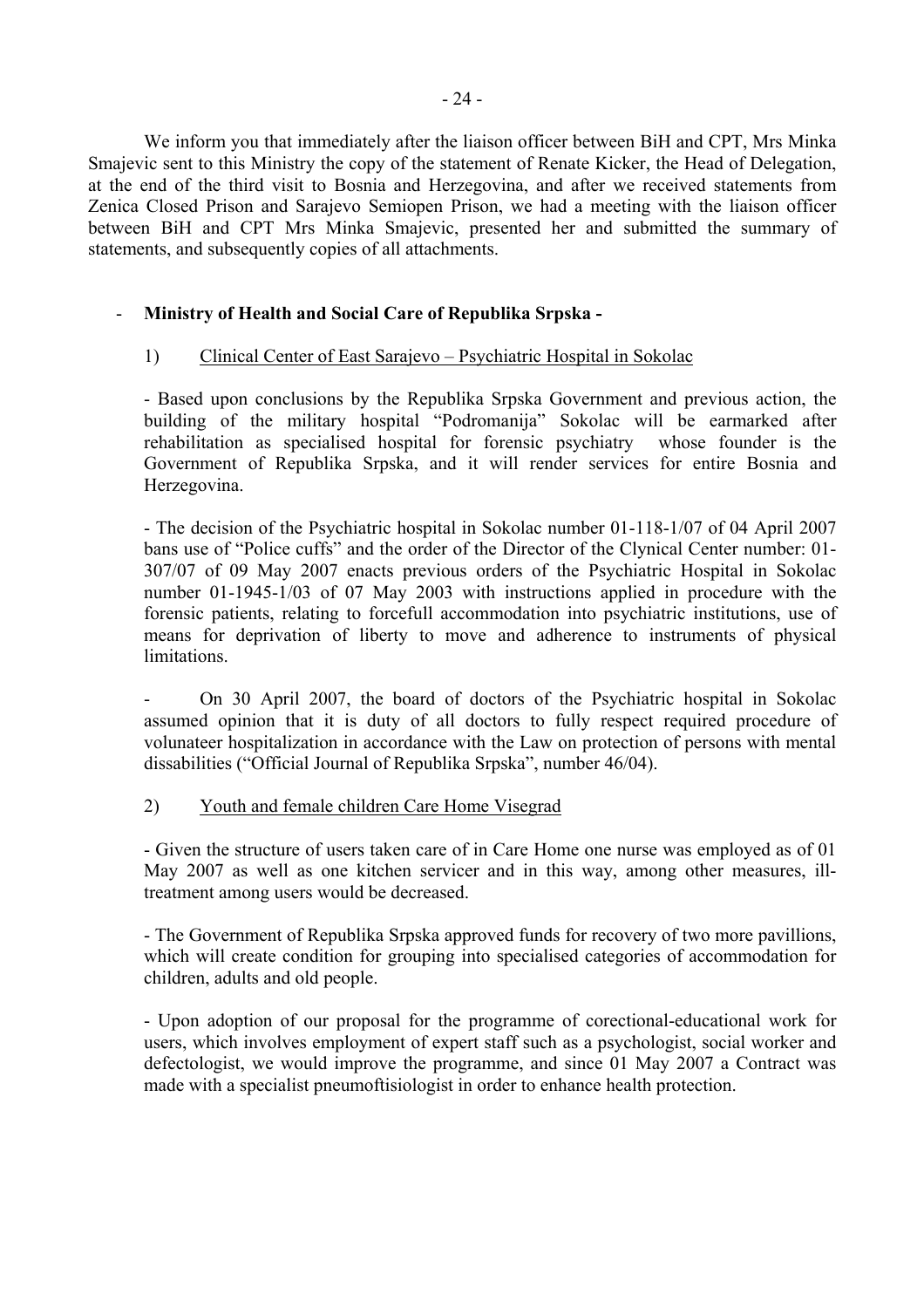The realization of agreement with the Center for social work of Banja Luka regarding the programme of developing the model of protected living is in process, which means adequate premises and work for training a team included in this programme.

- This institution will within 30 days bring about a programme for process of work training and recreational activities of users.

- Regarding death cases of users the Director of the institution formed by his decision a threemember commission upon CPT request to investigate the death of users K and Đ, and the commission will send its report to the responsible Ministry within 30 days.

However, it can be seen from the submitted documents that K was treated from bilateral lung tuberculoses and according to the doctor's report on cause of death of 26 May 2005, the cause of death is (TBC, Pulm. bill. Insf. resperatoria asfxio, Reterdatio mentalis).

Đ died on 10 June 2006 at 8,15 pm (Dg. Ileus paraliticus Contusio et haematoma hemithoracis lat dex. Bronchopneumonia lat.dex. CMP chr subdecom. Insufficientio cardiorespiratoria Exitus letalis).

#### - **Ministry of Justice of Republika Srpska -**

Based on the statement by Mrs Renate Kicker, Head of CPT Delegation we send you the Report on investigation on riots in the District prison Doboj, on 28 March 2007. By oral order by the Minister of Justice of 28 March 2007, and authorities from the Articles 84 to 88 of the Law on committing crimes and offence sanctions ("Official Journal of Republika Srpska" number 64/01 and 24/04) in the period from 28 March to 02 April 2007 a special inspection monitoring was conducted in the District Prison Doboj in connection with conflict of fighting criminal groups that burst into an open riot of convicted persons.

The special inspection monitoring was carried out by authorized officials of the Ministry of Justice:

- Milutin Tijanic,
- Milan Kosovic,
- Dusko Sain

In order to establish factual situation and make report on mentioned events authorized persons used the following method of work: interview was conducted with the Prison Manager, Manager's advisor, immediate officials working in the Correction Service and Security Service, insight was done into penal and medical documents, the visit was paid to the premises for sleeping, stay and free time of convicted persons, and premises where the incident started and which were damaged during the riot, a meeting with prisoners collective was made and discussion conducted with greater number of convicted persons, direct participants and witnesses of this event.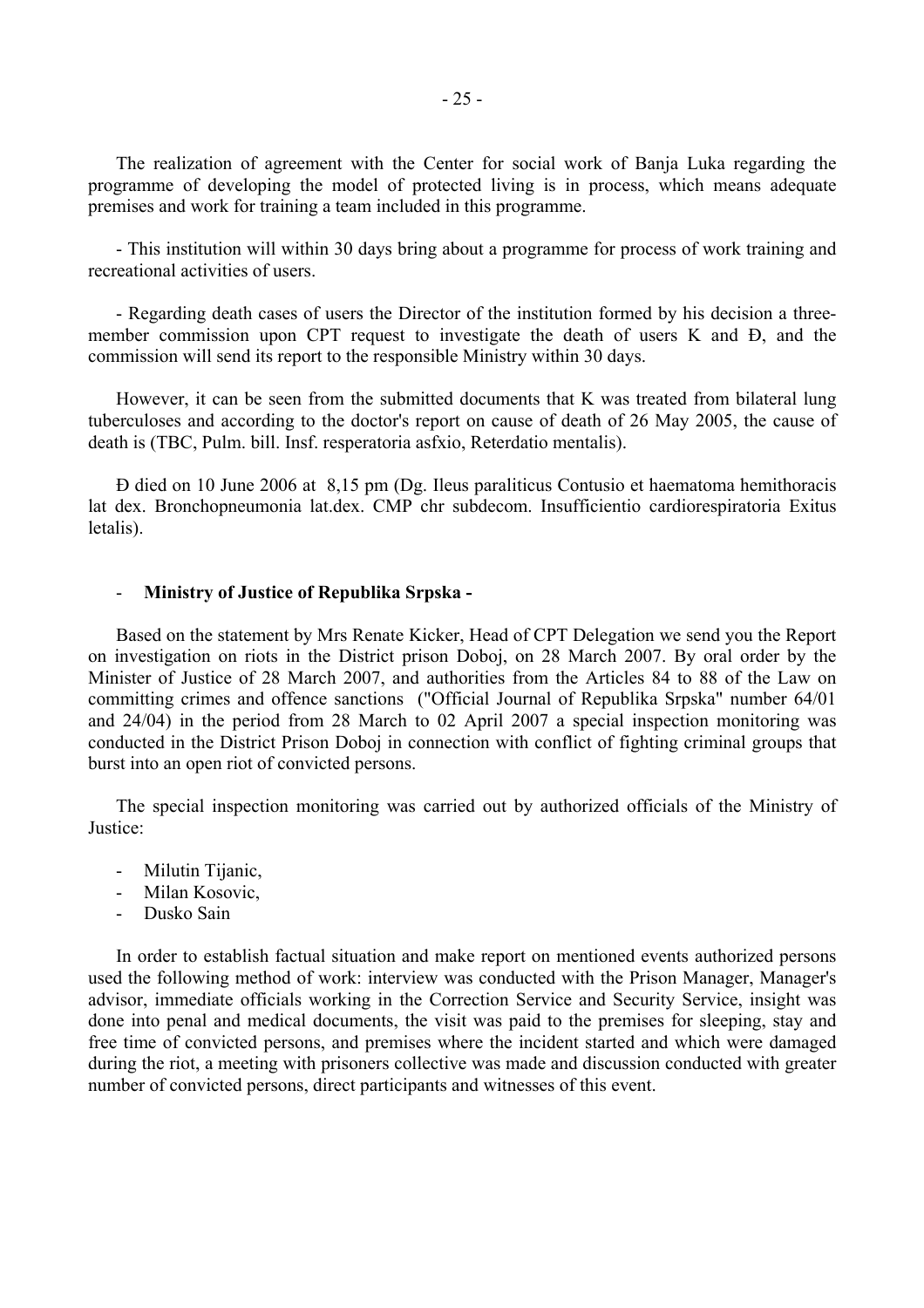Around 4.10 pm, in the area designated for walk of prisoners there arose a conflict between the prisoner O and S. Prisoner H.E. took the side of O. while a bigger group of prisoners of mixed nationalities took the side of S. Since in this walking area there are objects for "body-building" (metal bars), the persons in the conflict used them for mutual quarrel. Since there was disproportion of forces and realistic assessment that there might arise severe consequences, members of Guide service succeeded to take out prisoners O and H.E. from the spot of event without use of coercion means and accommodate them in the office of the prison man on duty. The opposed group armed with metal and wooden bars, chairs and fire extinguishers broke the door leading from the Department of prisoners to exit of the prison, namely to the entrance into the administration part of building. One group of prisoners tried to break up the stairs into the Investigation department but the metal door stopped them from their intention. After a group of prisoners broke into the entrance to the administration part of the building, prisoners O and H.E. entered from the office of the duty man into the room for storing arms and other equipment. The security put a metal cashier on the door and wooden cassettes in which guards kept weapons and equipment by personal tasking. Prisoner O broke the wooden cassettes by his hand, took out two guns from them causing injuries to his hand. The prison guards could not confront such a furious mass of prisoners and get them back to the Department. Majority of prisoners asked from the guards to give them away two mentioned prisoners by threatening them and calling them nasty names. Prisoner O, confronted with real danger shot two bullets from the gun in direction over the door through which the persons chasing them could enter and seek for them. The second part of this group, tracking them, broke into almost all offices in the administration part of the building. They broke a part of office equipment and almost all glass surfaces. After gun shots of warning by the said prisoner, the prisoners got back into the living premises of the Department continuing to break and devastate equipment including two cameras for video monitoring.

After getting back to the Department, they barricaded the entrance with cassettes and beds, broke the hole for entrance onto the attic and a major part of them mounted onto the roof wherefrom they contacted outside world and journalists by yelling. Prisoner S distinguished himself as the leader of this group and he refused to talk with the Prison Manager and the Assistant Minister responsible for commitment of crime sanctions, explicitly requiring for the Minister himself to come and talk to him.

Immediately after the riot outbreak, the Center for Public Security of Doboj was notified and they surrounded the Prison with police forces and a special support unit.

In the course of this event, persuaded by the chief of the Guard service O gave up the weapons and he was smuggled out together with H.E. into the special vehicle that drove them to Dom zdravlja (Medical center) for first aid, then they were accommodated in the premises of the Center for Public Security in Doboj, and after some time they were transferred to Banja Luka prison by order of the Minister of Justice.

During these events the members of Guard service did not use force, there were no escapes, nor tries of escape, and four prisoners got light injuries as per doctor's findings.

While prisoners dwelled on the roof, there was offence of the walking area of remanded persons. Persons stayed on the prison roof until the Minister of Justice arrived and persuaded them to leave the roof so they left and got down into the Department for prisoners to talk.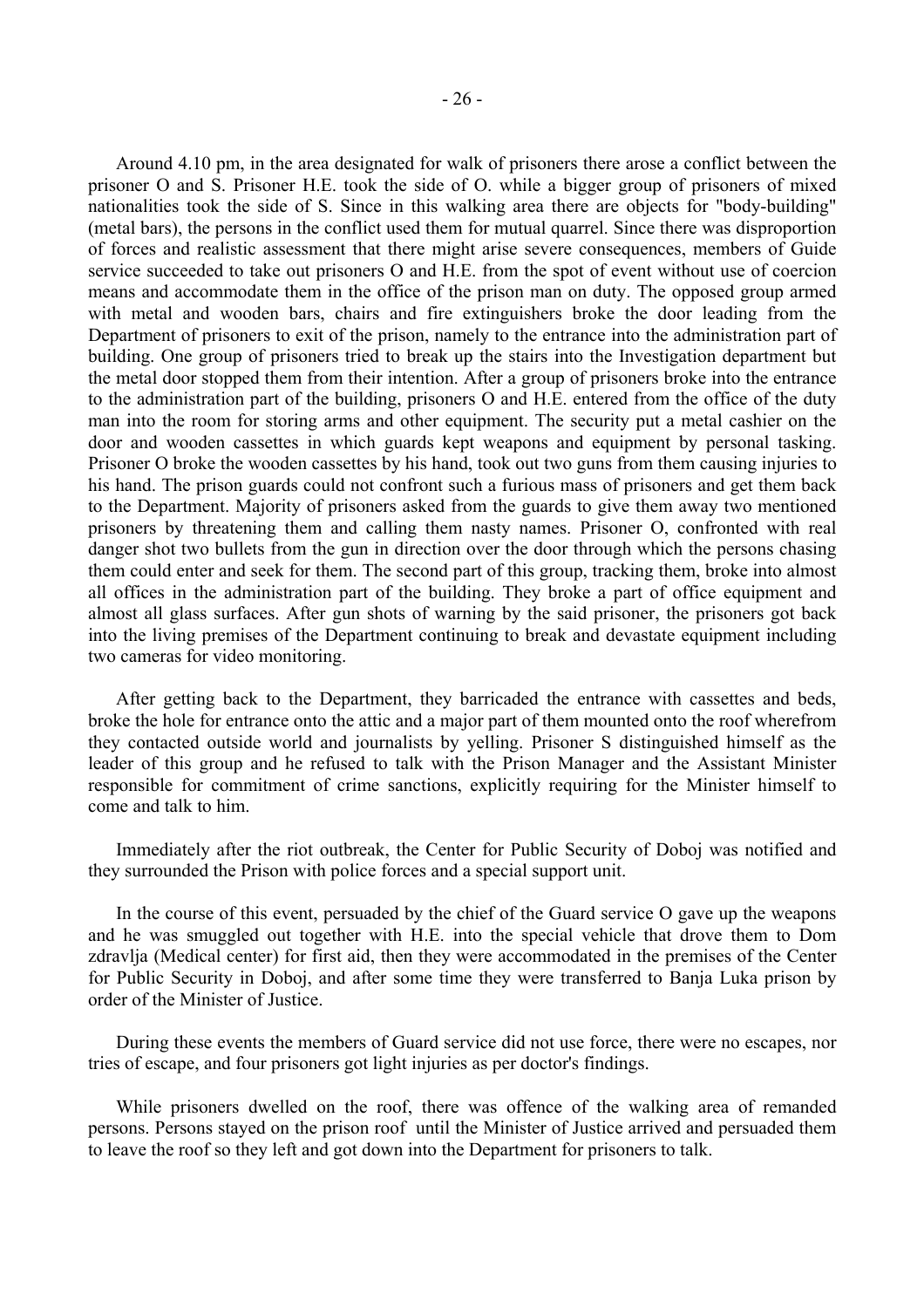The prisoners S and P as representatives of this group talked to the Minister of Justice, Assistsnt Minister and Prison Manager and they agreed on the following:

- 1. All prisoners will return to the department in order to enable normal operation of the institution.
- 2. There will be no repressive measures undertaken against participants of the riot.
- 3. The Minister will form a commission that will investigate in detail causes and consequences of this event based on what the measures will be undertaken and responsibility found out for the participants of the riot and official and convicted persons.

After these agreements had been reached, the prisoners returned to regular activities, the working regime was regained with increased security guards and increased external security and guards and police forces from CJB Doboj.

Since, as it was earlier mentioned, during this riot of devastating character, a part of equipment and furniture was damaged, all glass surfaces were broken and entrance door broken away the Prison Manager immediately undertook all necessary actions for recovery of the riot consequences. Owing to undertaken action and engagement of all employees the normal living regime and work of the Institution were reestablished within two days after the riot. The Prison Manager formed the commission tasked to find out the scope of damage incurred during the riot.

During the work of authorized persons on revealing causes and consequences of this event, a group of prisoners denied to obey and made normalization of this prison institution more difficult. Since this group of prisoners was identified as the chief organizer and riot leader, in agreement with the Minister of Justice this criminal group was split apart by transfer into other prisons in Republika Srpska. (Banja Luka Prison, Foca Prison, District Prison Bijeljina).

On the day of the riot outbreak, there were 76 prisoners serving penalties in the prison, out of which more than a half were sent here disregarding criteria set out in the Rules on criteria for sending convicted persons for serving prison sentence.

The organizers of the riot - criminal group were among those who were sent to this prison to serve sentence disregarding the Criteria. By all criteria they should have been sent to closed departments with high level of security which unfortunately does not exist in the prisons of RS.

The riot of 28 March 2007 was of devastating character, without real incentive and reason. At this occasion the material damage to equipment and furniture in Prison Doboj is around 10.000 (ten thousand) KM, by the findings of the Commission convened by the Prison Manager.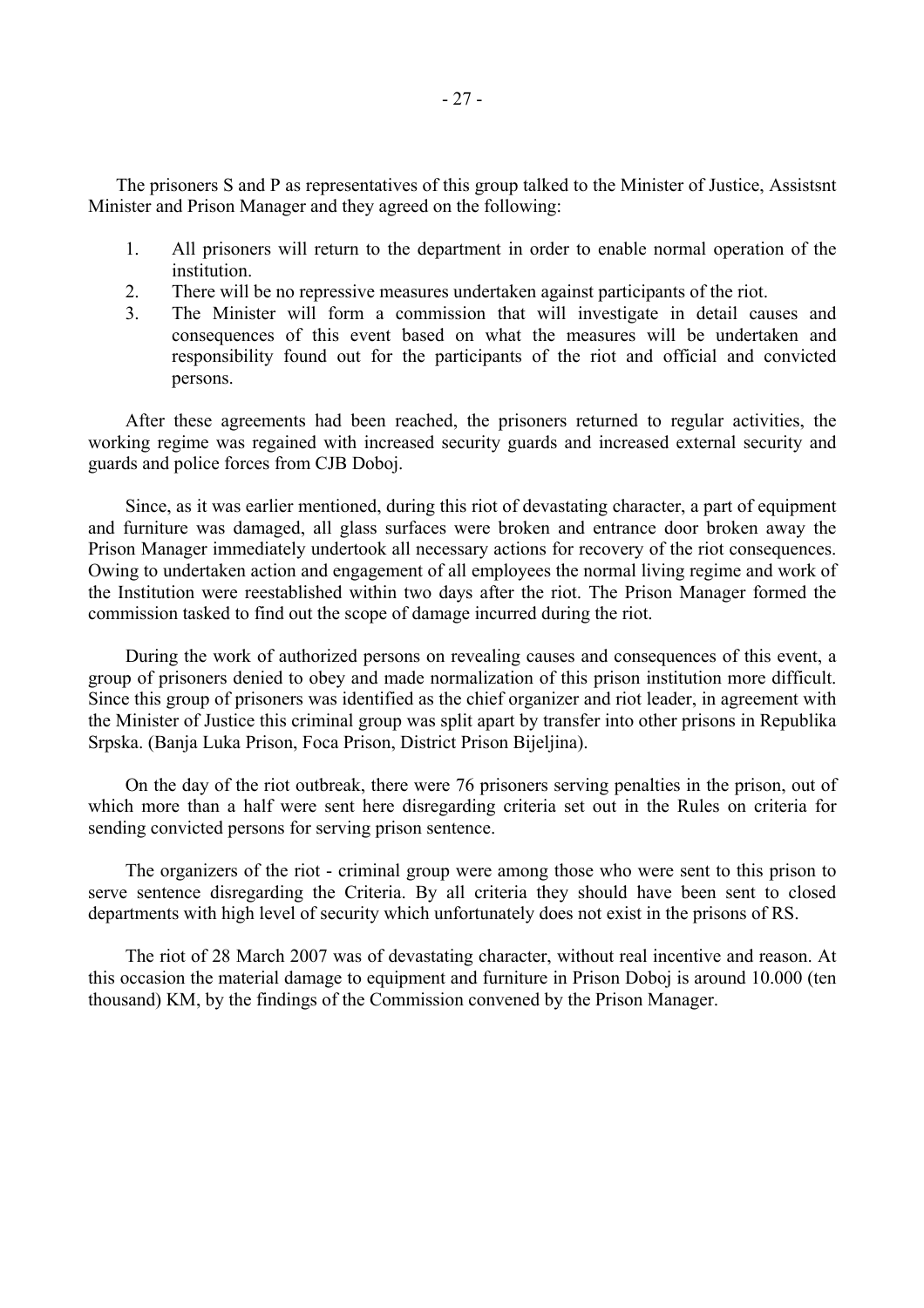#### **PROPOSED MEASURES**

 The actions described in this report caused severe breaches of ZIKS and Regulations on house order for prison sentence serving.

 That is why it is necessary to disciplinary treat all participants of the riot in accordance with the Regulations on disciplinary responsibility of convicted persons (Article 7, point 1 of the said Regulations; "Official Journal of RS", number 65/04").

 By the described acts the convicted persons - organizers of the riot committed the crime of " riot of convicted persons" which is punishable by the Article 373 of the Criminal Law of RS (KZ RS), so, in compliance with the mentioned Article and after implementation of requested action, a report should be sent to competent Prosecutor's Office in order to launch the criminal proceeding against the convicted person S.R. and other participants of the riot.

 Shots by the convicted person O from the gun he had seized after entering the weapons store and breaking into cassettes with personal weapons of the prison guards on duty, have elements of crime "against general security of people and property and it is punishable per Article 402, paragraph 1 and of crime "severe theft" punishable per the Article 232 paragraph 1, point 1 of KZ RS. It is necessary to investigate all these events and submit the report to competent Prosecutor's Office. In doing so one fact should be borne in mind, that O.E. gave away the gun peacefully persuaded by the assistant security manager.

 In the end it should be stressed that during the riot, and aftermath, during consolidation activities coercion means were not used by prison guards, although all legal conditions took place to apply them.

#### Building of the Department with maximum security and intensive treatment programme in Prison Foca

 In last few years there are high-risk convicted persons serving terms in prisons in Republika Srpska, who participated outside the institutions and in them by doing the following: hijacking of convicted persons, organization of riots, mass fights, putting prison premise on fire, escapes, violent behavior towards other convicted persons, violent behavior and impeding of prison guards in performance of their duties and other forms of destructive acting and informal organizing.

 This is supported by the data on change of the former structure of the convicted persons and rise of crimes, .i.e. increased number of them committed by the same ones who committed the most serious crimes such as: serious robberies, drug or human trafficking, terrorism, war crimes, serious murders, hijacking, blackmails and organized crime.

 Such convicted persons are very often organized and linked with individuals in the institution of their service and criminal persons outside it. Upon starting their service of sentence they try to continue with such behavior. That is reason why recently there have been several mass fights registered among these persons, putting premises on fire, and fights that turned into demolishment of prison premises and riot.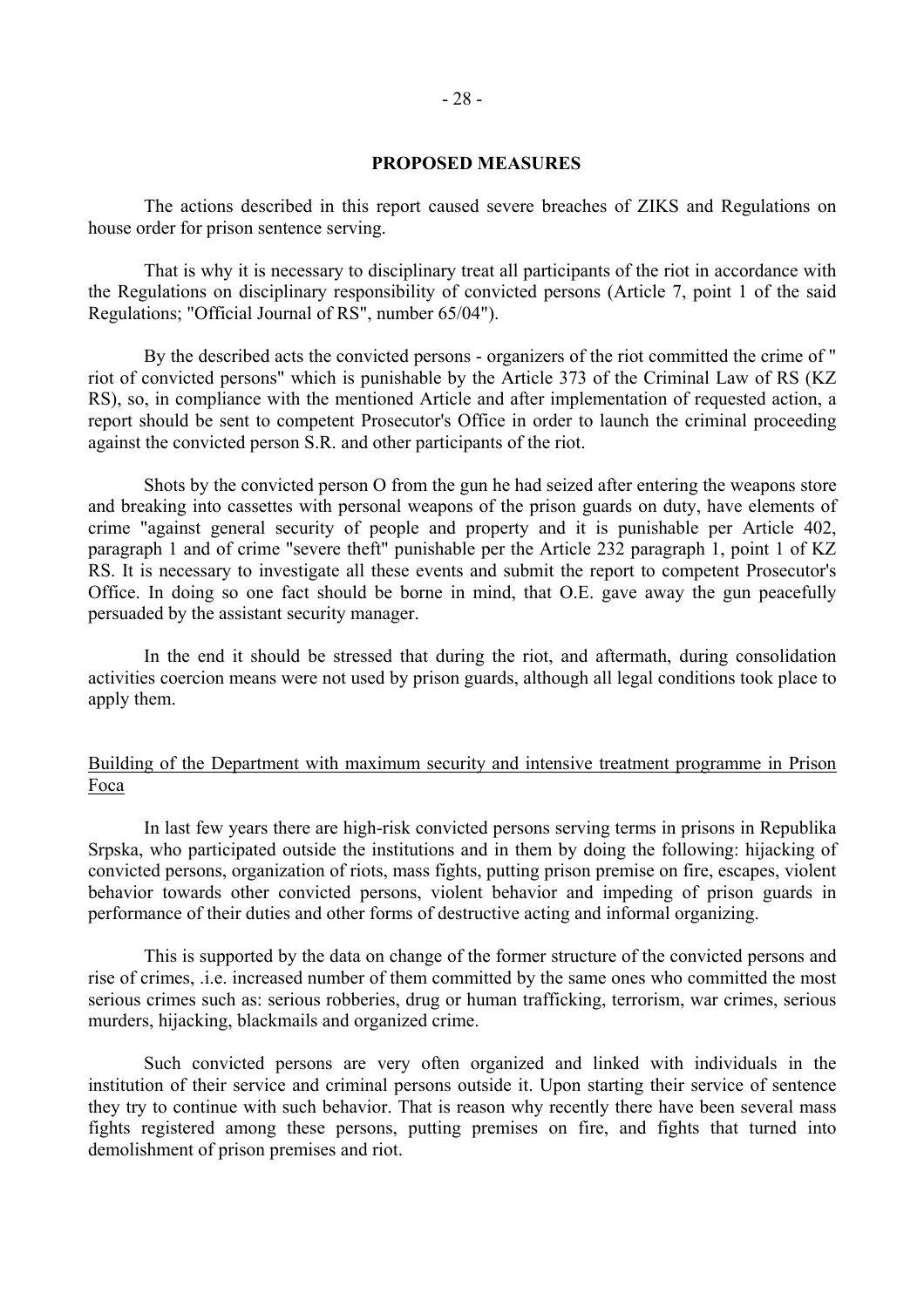Based on work and focusing on this category of convicted persons, we came to think that the manner of their organizing, inter-linking and action-taking belong to the category of extremely high-risk persons with tendency to provoke incidental situations and jeopardizing of security of other convicted persons, prison officials and property, so the prisons in RS, such as they are now, with collective system of serving terms of imprisonment, have shown inefficient and unsafe regarding security.

 Taking into account human principles of work with convicted persons implemented now in prisons in Republika Srpska, based on the highest standards recommended by Council of Europe, corresponding to the highest prison standards in developed countries of Europe, we think that they are not sufficient and that they require different approach, organization and system of work with prime accent put on security.

 Using experience of developed European countries in serving terms in prisons that long ago confronted this problem, and experience of countries of the former Yugoslavia, we are sure that for solution to this problem, for more efficient and better work with convicted persons in prisons in Republika Srpska, there is need to build a Department with maximum security and intensive treatment programme. It should be equipped with all technical facilities and devices and secured by prison guards equipped with the latest equipment.

 The problem of lack of a Department with maximum security and intensive treatment programme for serving sentences in Republika Srpska had been recognized long ago as something which is "a must", something indispensable for successful implementation of appropriate treatment of high-risk categories of convicted persons.

 Prisons Foca and Banja Luka as closed prisons, in which it was foreseen by the Law (Article 22, paragraph 5) to form such a department, cannot successfully carry out treatment of this category of convicted persons that represent danger to other convicted persons, property and prison staff.

 That is why the Minister of Justice made a decision to build the Department with maximum security and intensive treatment programme in Prison Foca, in a part of the existing buildings of the furniture factory that would be reconstructed, enlarged and separated as independent construction entity per all standards for this purpose, putting accent on security issues.

 The assessed financial resources for its construction are around 500.000 KM, and the Ministry allocated and paid 45.000 KM to the Prison so far. The term for its construction is the end of August this year. This Department would be built completely physically separated from buildings with other convicted persons.

 That part of the facility of 523 square meters of useful surface has been cleaned and prepared for interior construction of separate premises, of 11.5 m2, each with sanitary facilities and toilet, and with the walking area of 640 m2. The preliminary design has been made for the building and it got approval from the Ministry. The Department is envisaged to receive 30 high-risk convicted persons, with possibility of build-up for the same number of premises.

 By formation of such Department, dangerous and risky groups of convicted persons from all prisons in Republika Srpska would be separated from other prison population, which would decrease possibility of riot, escape cases and massive non-discipline in them, drug peddling and other illegal things in them, as well as greater influence on other prisoners.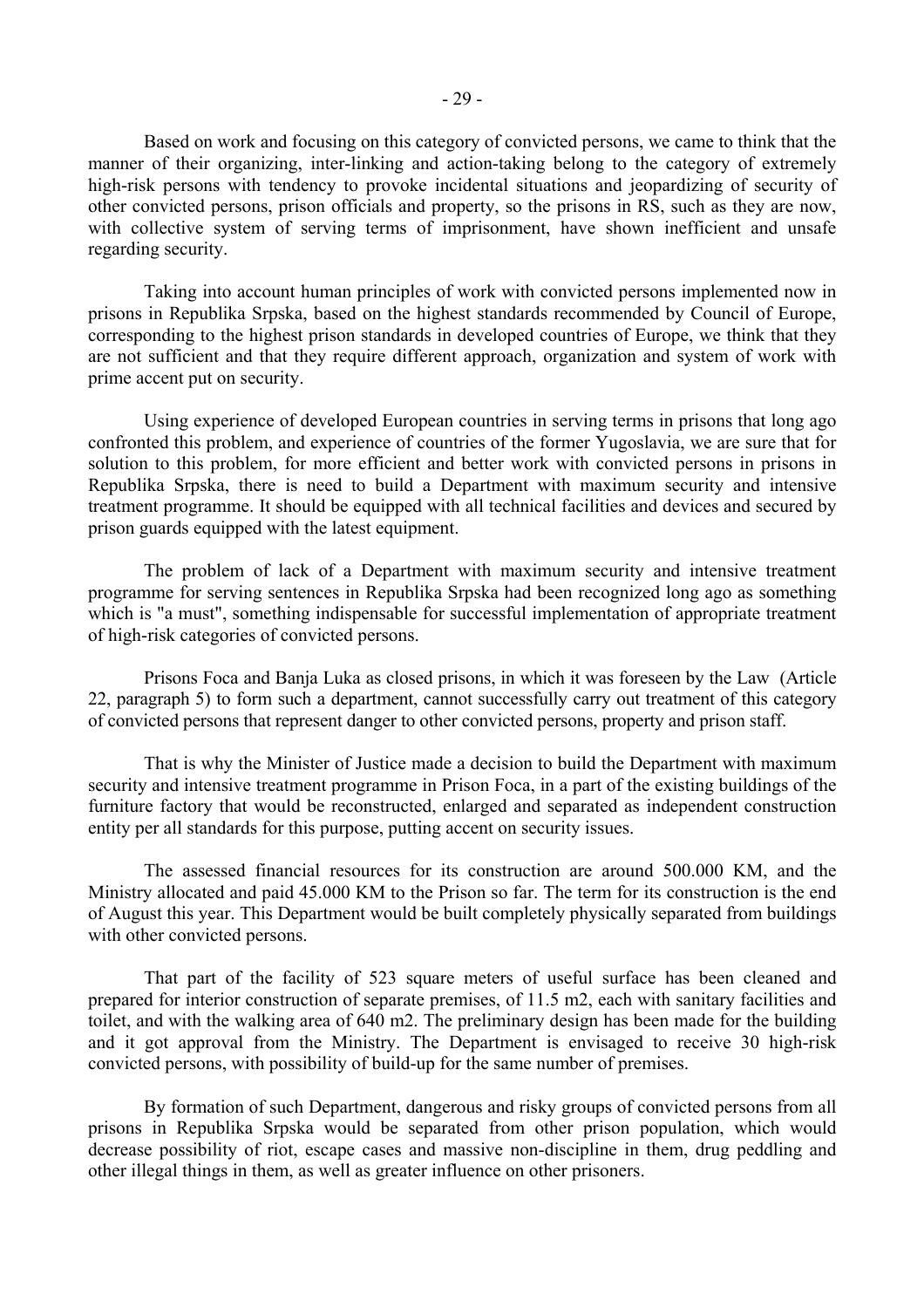Construction of such department would create environment for more normal and comprehensive work of expert officials with categories of convicted persons in collective system of serving sentences.

#### - Information on measures undertaken not to put minor persons serving terms together with adult convicted persons

 The Article 14, paragraph 4 of the Law on exercise of criminal and offence sanctions of Republika Srpska ("Official Journal RS", number 64/01 and 24/04) prescribes that "minor persons serve sentences, as matter of rule, separated from adult persons of age", and the Article 326 paragraph 1, point 1 of the same Law regulates that this sanction will be carried out in Prison Foca until formation and start of work of the prison for serving sentences by minors.

 At this moment in this prison there is not a separate Department for minors serving sentences, i.e. minors serve their terms together with adult convicted persons, which was stated by Renate Kicker in her statement.

 Now in Prison Foca four male persons serve minor imprisonment and they are accommodated in the premises of Admission-Release Department, but in their free time and during work they are exposed to various negative influence by adult convicted persons.

 Prison accommodation in Republika Srpska is built in traditional way with dormitories (pavillion system of building and barracks accommodation). Such system of building creates big problem at adaptation to European prison provisions that require that "young prisoners should be enabled with conditions that would protect them as much as possible from damaging influences and ensure for them all required for their age". The Article 28 of CPT rules says that "all minors deprived of their liberty must be kept in correctional homes especially built for persons of that life age, offering regime shaped according to their needs".

 Current accommodation capacities for serving terms in prisons in Republika Srpska are filled at 95%, meaning that currently, the Ministry of Justice is not capable to provide a special institution, not even a special department for accommodation of persons sentenced to minor imprisonment in accordance with the said international standards.

 In their inspection reports, inspectors of the Ministry of Justice, while being in control to Prison Foca including serving of minor terms, stated that the premises for minor sentence serving are inadequate, proposing to find and invest funds into development of a special Department within which it would be possible to separate this convicted population from other prisoners. The present problem is that in Prison Foca there is not any space for building a special department for accommodation of this category of convicted persons, so the solutions should be found within other prisons in Republika Srpska.

 Furthermore, it should be said that two thirds of prisons in Republika Srpska, including Prison Foca, work in the same buildings as before the war, and they are in quite a modest state, many were devastated during the war, so they had to be renewed, first the building for prisoners conviction standard (improvement of conditions of accommodation of persons deprived of their liberty) and current maintenance of buildings.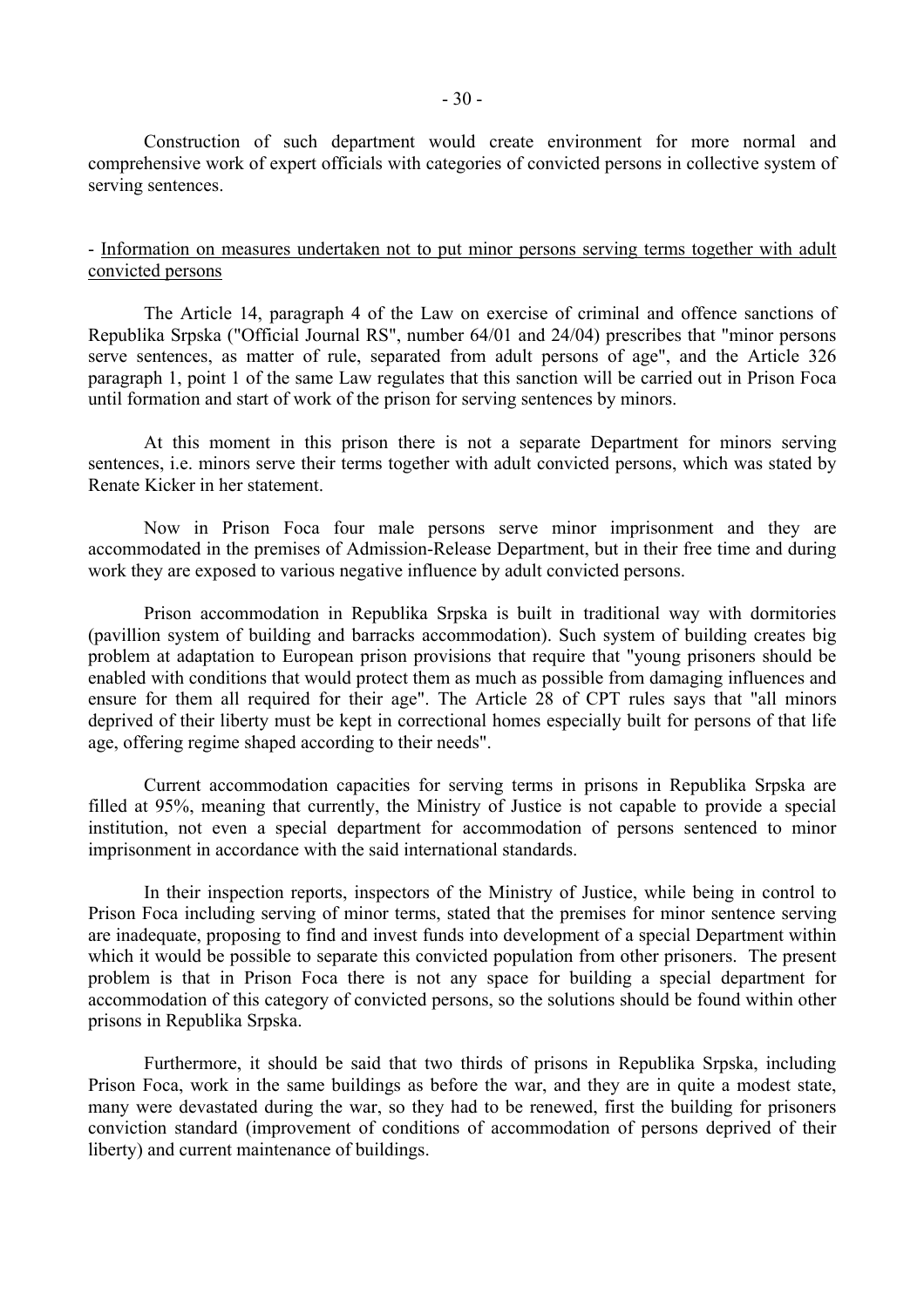Construction of new and adaptation of existing premises in prisons in Republika Srpska is necessary in order to create conditions for work and accommodation of persons deprived of their liberty during their stay in the institution, especially for persons serving minor sentence. That construction is limited by modest financial means provided from the budget of Republika Srpska, and partially from prisons' own resources.

 That is why on 26 April 2007 the Ministry of Justice sent information to the Government of Republika Srpska on current issues of operation of prisons in Republika Srpska, pointing to conditions in which sentences are served and remand conditions, with special attention focused on solving the legal accommodation of persons convicted to minor imprisonment and including remarks forwarded to us to that sense by CPT Delegation, which is sufficient to realize how serious the situation with prisons is. In order to improve conditions of accommodation of persons deprived of their liberty and raise serving of sentence in prison at higher level, various measures were proposed for reconstruction and building of building for serving imprisonment including building of the department for serving minor terms at newly obtained locations - former military barracks - in District Court in Doboj (Savarlije) or District Court in Bijeljina (Patkovaca).

#### - **Ministry of Labor and Social Policy of Federation BiH -**

Considering comments and recommendations of CTP regarding care for users in institutions of social care in Federation BiH, namely Care Home for persons with special needs "Drin" Fojnica, we give the following statement:

- Positive comment of CPT Commission that there is no physical torture of users by personnel and that there is caring relation between users and personnel, is very important for operation of this and other institutions of social care for accommodation of persons with special needs in Federation BiH. In this way full satisfaction was rendered to employees of these institutions who kept them working during the war and post-war period through their generous efforts.
- At the same time we appreciate recommendation concerning need that all beneficiaries accommodated in institutions of social care should enjoy individualized therapeutic approach in life and educational institutions, especially designed for their age, which especially refers to children.

In connection with this the Federation Ministry of Labor and Social Policy plans to improve all forms of institutional accommodation and create prerequisites for enhancement of non-institutional form of accommodation, all with aim to reach regional and international standards and required reforms in institutional accommodation.

Within scheduled reform programmes in the area of social sector, this Ministry has preference in future for development of alternative accommodation and other worldwide adopted modern methods of protection for socially endangered categories, in this case persons with special needs. This primarily concerns need to render material, technical and advisory support to families and providing support to local community so that accommodation of this vulnerable category into daily, semi-daily stays, protective workshops, rehabilitation centers, upbringing centers, educational and other alternative forms could provide for respect of fundamental human rights and children's rights guaranteed by the UN Convention on Rights of Child.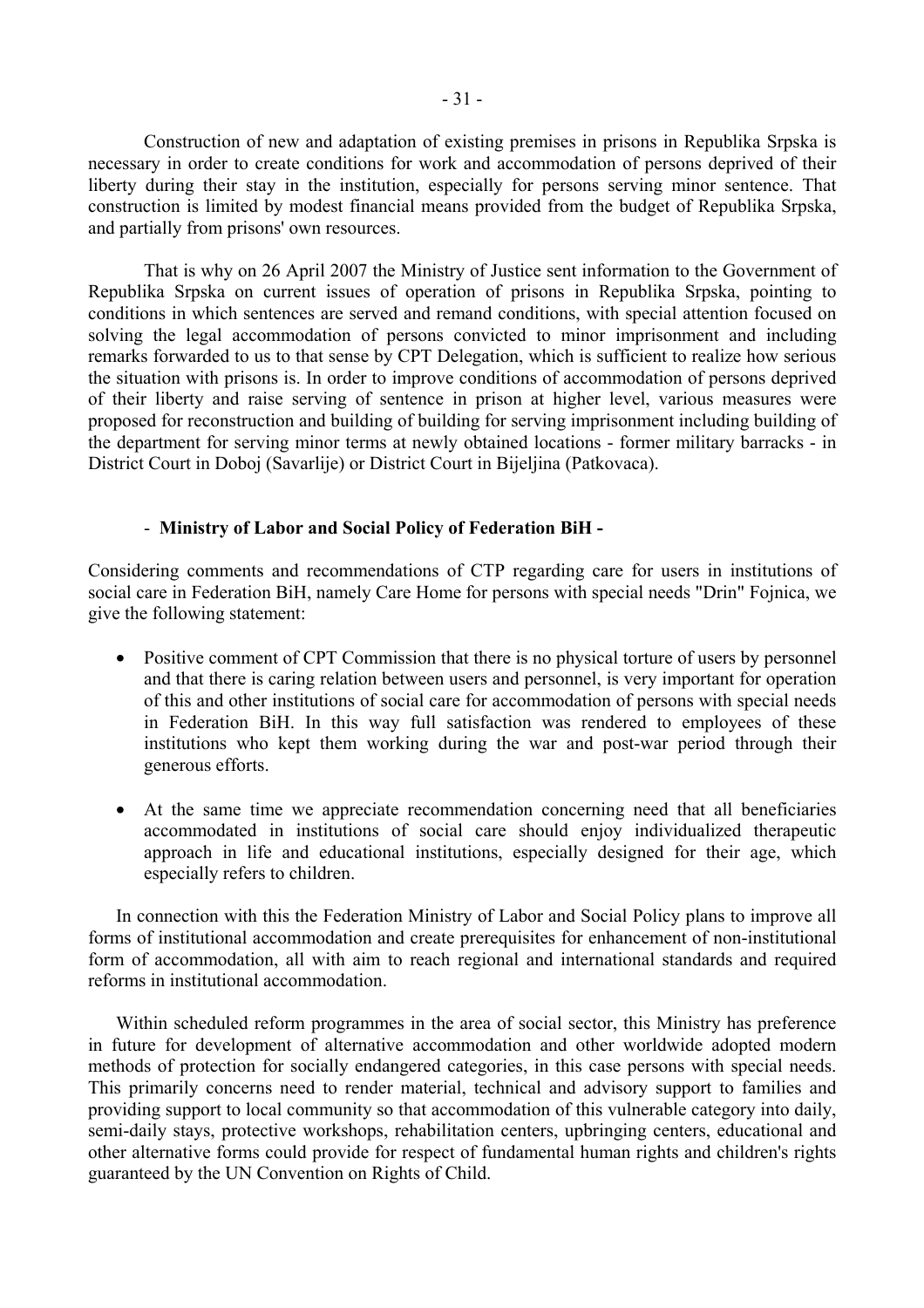These models are directed towards need of beneficiaries and are based upon accommodation in family and local community, which ameliorates and contributes to better life for users and fastens the process of reform of social care in general and contributes to deinstutionalization of institutions for accommodation of persons with special needs.

Permanent wish of this Ministry is that policies and reforms implemented currently move towards gradual institutional care and prefer other, accepted alternative models of accommodation in local community and family. In this way integration into local community of persons with special needs would be easier and obsolete institutional system of accommodation in big asylum center would be overcome.

• We also think that the comment regarding lack of departmental and other therapeutic personnel and existence of need for continuous education of all employed has grounds.

This Ministry has launched action to this matter regarding construction of norms and standards for work of institutions of social care in accordance with international standards.

- As for the comments of the Commission who found out that it was unacceptable that in the institution "Drin" chains and locks are used for two beneficiaries to fix them, and that it is necessary to find alternative solution. This Ministry required from the institution "Drin" to undertake urgent measures and find out alternative solution for monitoring of users.
- The Delegation stated their concern on absence of participation of legal guardians of the users, and absence of independent audit.

In accordance with the Law on foundations of social care, protection of civil victim of war and protection of family with children of FBiH, the Center for social care as guardian body is obliged to follow up treatment of the person accommodated in the institution for sake of care, protection, treatment of physical or mental health of such person.

In connection with this, this Ministry will undertake activities to make obligations of the guardian body fully carried out and it will organize independent audit of implementation of such activities.

- As for founded recommendations regarding need for legal framework that would regulate the issue of institutions of social care for accommodation of persons with special needs, we inform you that activities are in process of enforcing the law on overtaking of founder's rights over institutions of social care in Federation BiH. It was agreed to send again the Draft law on overtaking of founder's rights over institutions of social care in Federation BiH for the parliamentary procedure and that BiH Parliament takes over the right and liabilities of the founder over these institutions of social care.
- This Ministry briefed institutions of social care on recommendations of the Commission to start internal investigation as independent external investigation upon sudden death of persons staying in institutions of social care, as well as need to implement all measures anticipated by law in such situations.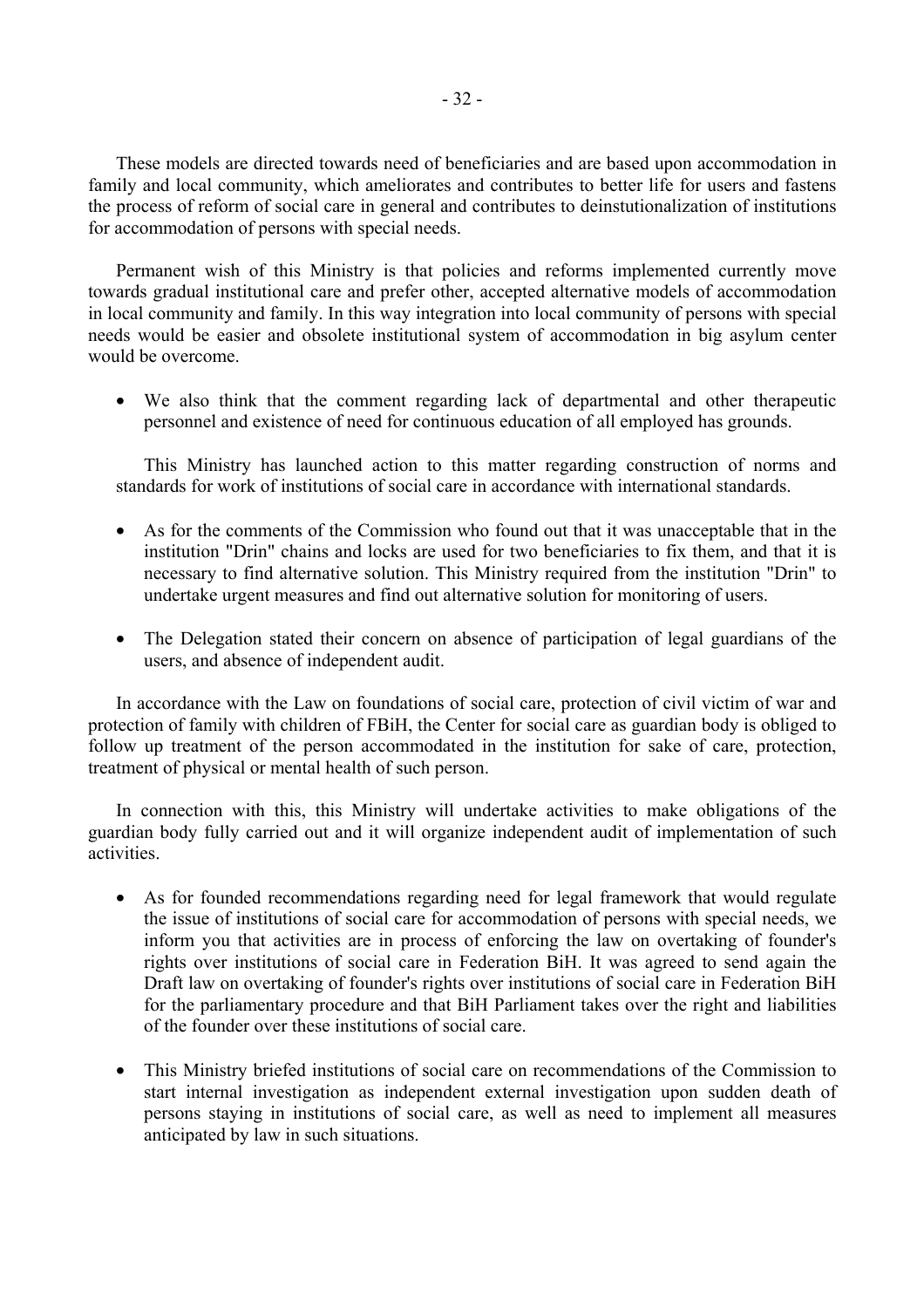## - **Ministry of Justice of Bosnia and Herzegovina -**

European Court for Human Rights in Strasbourg made Decision number App-11123/04 in the case of Fikret Hadzic against Bosnia and Herzegovina, by which Bosnia and Herzegovina, through concluding friendly agreement, is obliged to transfer Fikret Hadzic and other prisoners-patients who were convicted to compulsory psychiatric treatment to appropriate facility in Bosnia and Herzegovina, not later than 30 Dec 2005.

 In order to implement the said decision by the European Court for Human Rights, the Ministry of Justice of BiH has so far undertaken the following activities:

1. In accordance with conclusions of the Council of Ministers adopted at 106th session of the Council of Ministers held on 02 Feb 2006, the Ministry of Justice of BiH formed inter-sector group consisted of representatives of: state and entity ministries of justice, representatives of Judicial commission of the District of Brcko, Ministry of Human Rights and Refugees, Ministry of Finance and Treasury and entities bodies responsible for social care. The group made a report and submitted a proposal of conclusions to the Council of Ministers, which were in majority accepted, and as a result a Memorandum of Understanding and Legal Assistance and Official Cooperation in the field of exercise of security measures of compulsory psychiatric treatment pronounced at the criminal proceeding at the courts on the territory of Bosnia and Herzegovina, was signed between the Ministry of Justice of BiH, Federation Ministry of Justice, Ministry of Justice of Republika Srpska and the Judicial Commission of the District of Brcko ("Official Journal of BiH", number: 44/06).

 The point 4 of the Memorandum provides that all measures of security of compulsory psychiatric treatment pronounced by any court in BiH will be served in the Psychiatric hospital "Podromanija" in Sokolac.

2. The Council of Ministers made decision to adopt the said Memorandum on its 122nd session held on 05 July 2006.

 This decision, besides other issues, such as appointment of Monitoring Board and provision of funds for recovery of the psychiatric hospital "Podromanija", Sokolac, and costs of exercise of security measure, regulates also in the Article 5 of the Decision that the Ministry of Justice of BiH and Ministry of Finance and Treasury of BiH are responsible to implement the Decision.

3. Following this the Council of Ministers also made the following decisions based upon the Memorandum on Understanding, at its 125th session held on 27 July 2006:

- Decision on establishing a unit for implementation of the project of recovery of the Psychiatric hospital "Podromanija" Sokolac, which sets out the tasks of the unit, its content, financing, unit managing, reporting and cease of work;
- Decision to appoint Mr Slobodan Ecimovic the coordinator of the realization of the project of recovery of the Psychiatric hospital "Podromanija" Sokolac;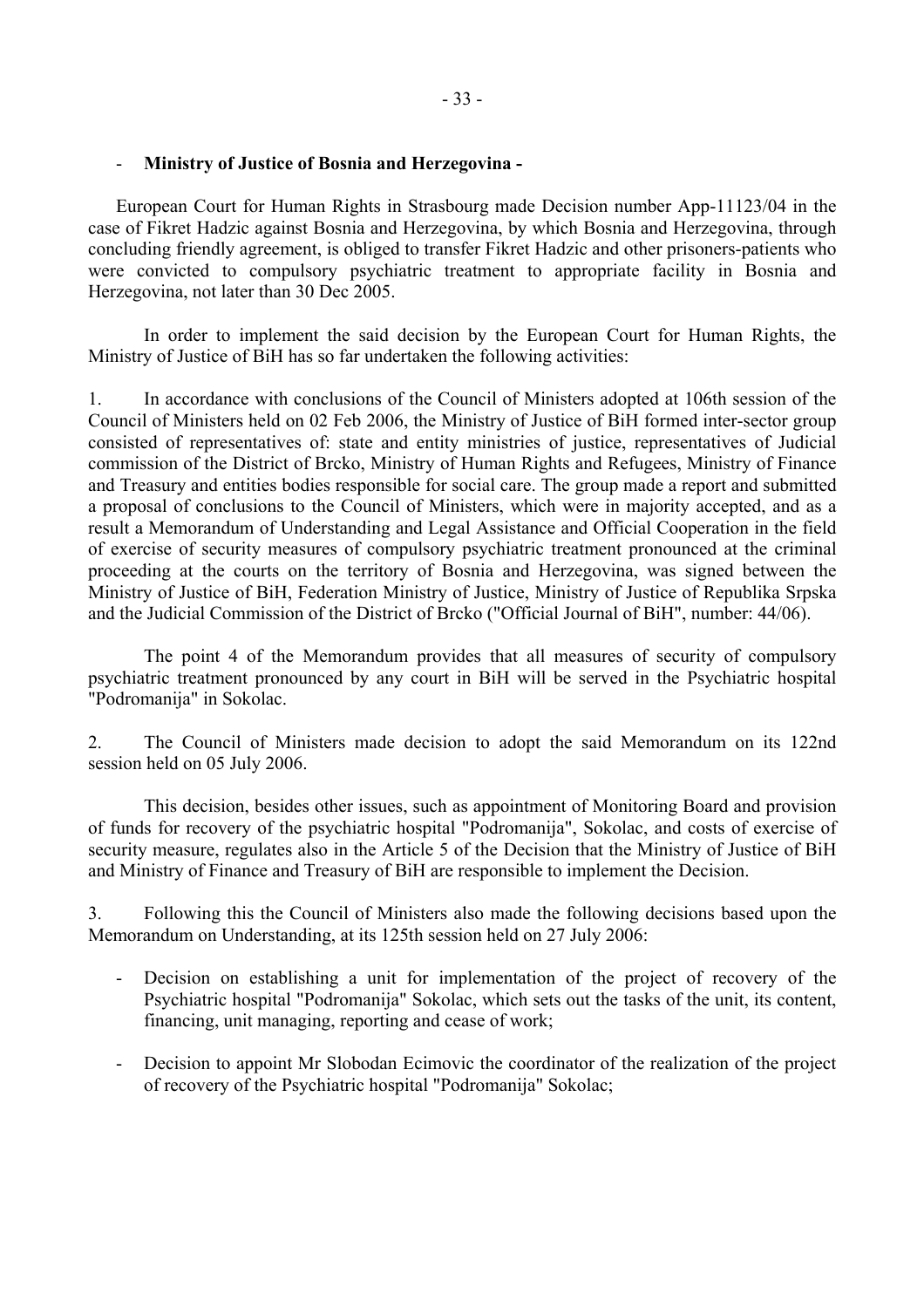- Decision to provide initial funds for start of the realization of the project of recovery of the Psychiatric hospital "Podromanija" Sokolac;
- Decision to appoint the Monitoring Board for control of invested funds for recovery of the Psychiatric hospital "Podromanija" Sokolac;

4. On 08 June 2006 the Contract was signed between the Ministry of Justice of BiH, Federation Ministry of Justice, Ministry of Justice of Republika Srpska, Judicial Commission of the District of Brcko BiH, on compensation of costs of compulsory psychiatric treatment pronounced in criminal proceeding by the Court of BiH, courts of Federation of BiH, courts in Republika Srpska and courts in the District of Brcko BiH.

5. We obtained information from the Clinical center in Sarajevo on costs of a patient's day in the Psychiatric hospital of the Clinical center in Sarajevo, in order to make the realization of the above mentioned Contract on costs more efficient. Given the price of daily costs of exercise of security measure, accounted in the amount of 34,00 KM as provided by the Article 4 of the Contract, is not acceptable for the management of the Psychiatric hospital in Sokolac, which can be seen from the letter number: 01-4022-1/06 of 26 June 2006, sent to Federation Ministry of Labor and Social Policy in Sarajevo, it is necessary to establish new realistic price based on supplied information and modify the Article 4 of the Contract.

6. The Psychiatric hospital in Sokolac sent us information on accommodation capacities by the notice number: 013544-1/06 of 14 Sep 2006, as well as on conditions, its staffing and technical capacities and the number of patients in the Forensic psychiatric department of the Psychiatric hospital in Sokolac. This information clearly shows that this institution is not capable to receive persons now being in the Psychiatric department of Prison Zenica for accommodation.

7. By the Decision made by the Minister of Justice of BiH, the Commission was named to do handover of the building of the former hospital of the Chief Headquarters of the Army of RS between VMC Sokolac and the Ministry of Justice BiH, and a request to that matter was sent to the Ministry of Defense of BiH, asking them to issue order on moving out and fix handover deadline.

 We have been informed by the coordinator of the Project of recovery of the building of the Psychiatric hospital "Podromanija" Sokolac, that the project documentation was completed and that the activities on announcing the tender for procurement of the work contractor are in progress.

8. Having in mind the obligation around the matter, the Ministry of Justice of BiH convened a meeting on 16 April 2007 in the premises of the Municipality of Sokolac and all relevant representatives of entities ministries were summoned with aim to consider the title-legal relations connected with the future project and the building that is located on the territory of the said municipality and solution for future title holder for the named building, which is crucial for the project of recovery of the Psychiatric hospital whether it will be managed at the level of BiH or at the entity level.